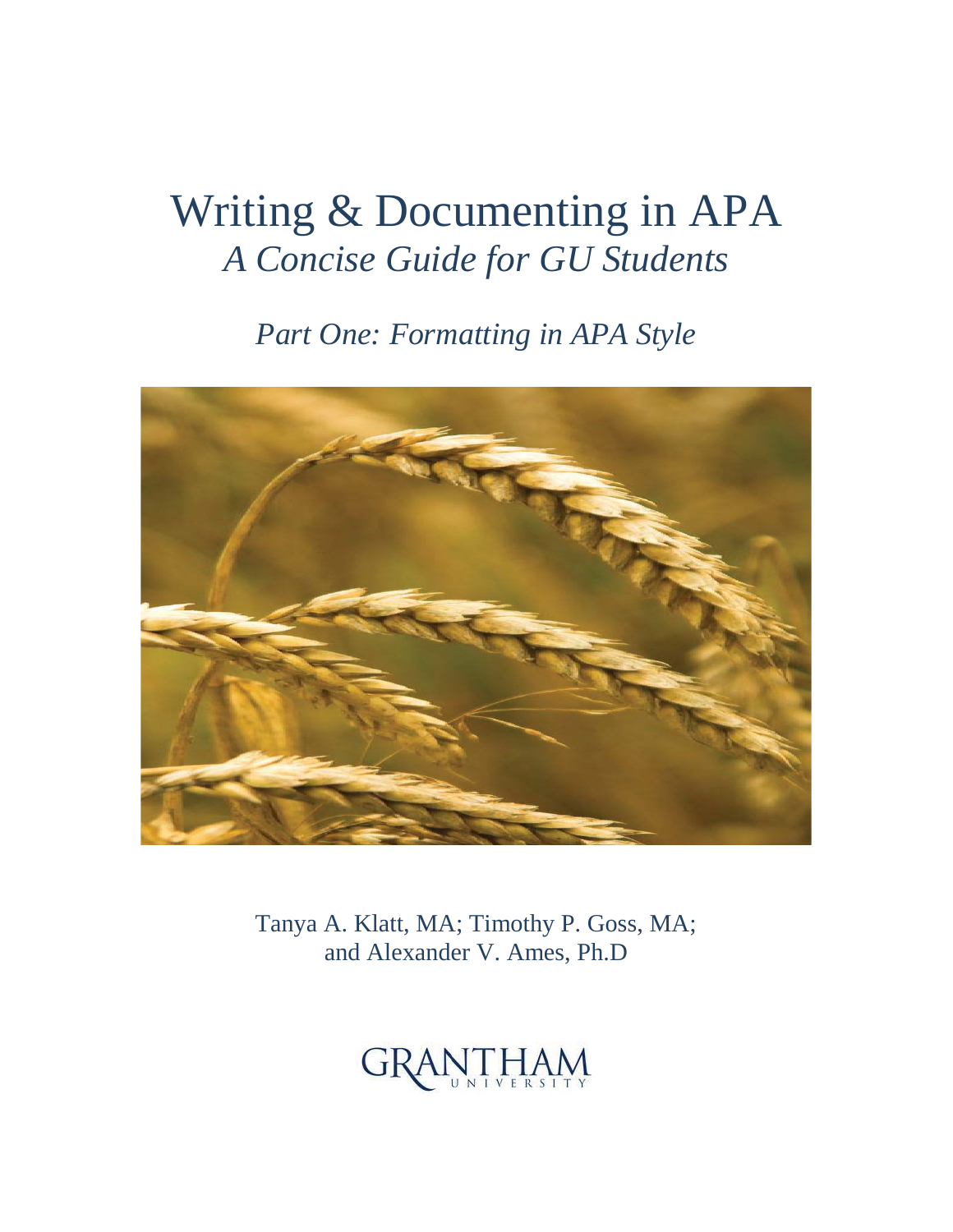### *What is APA?*

The term APA refers to a style of writing, including formatting, documentation of sources, tone, organization of ideas, and so on, as determined by the American Psychological Association. For many students, the very idea of having to learn APA, no less to write in that style, is terrifying. We understand that. Most of us felt the same way when we encountered one of these writing styles for the first time. That is exactly what we are doing here. There are several different styles of documentation available to the academic writer (e.g. MLA, Chicago, etc.), depending upon his or her field of study. Here at Grantham, we use the APA style because it best fits the disciplinary needs of most of our degree programs.

We use APA for the following reasons:

- 1. APA standardizes the way documents appear. For most assignments, teachers evaluate ideas, not one's skills in document design. We use APA to be fair.
- 2. APA defines the way we should give credit to our sources. We use APA to be transparent.
- 3. APA helps the organization of the material in a document. If we all present our information in the same way, our readers can engage with our ideas more quickly and more completely. We use APA to be efficient and thorough (Goss, 2012, para. 9).
- 4. APA is the accepted standard style or, at least, an appropriate style for the fields of study and professions aligned with the overwhelming majority of our degree programs. We use APA to meet industry standards.
- 5. APA is our established University-wide style because settling on a single style allows us- students, faculty, and administrators--to avoid any confusion resulting from using a variety of styles. We use APA to remain consistent.

#### **Think Monopoly.**

Any board game has its own specific rules that everyone who plays has to follow. APA, while arguably more important than a simple board game, is still just that: a game; one with specific rules to follow and certain rewards and penalties for following or not following those rules. This guide has been put together to help alleviate some of the fear you may have about APA by defining the parameters of the APA environment and by clearly spelling out the way this game works.

Our goal is not to make you APA experts in the short time we have to work together. These things take time to perfect, so you should not expect to learn everything right away. Our goal is instead to make you aware of the basic skills you need to format and write an APA style paper, and to give you the knowledge to explain some basic principles of APA should you run across the topic in a conversation (if this happens, you may need to attend better parties). Learning APA will help you to write better academic papers by helping you to work with the ideas of others while avoiding plagiarism and by helping to organize your ideas more clearly and concisely so they are more easily received by your readers.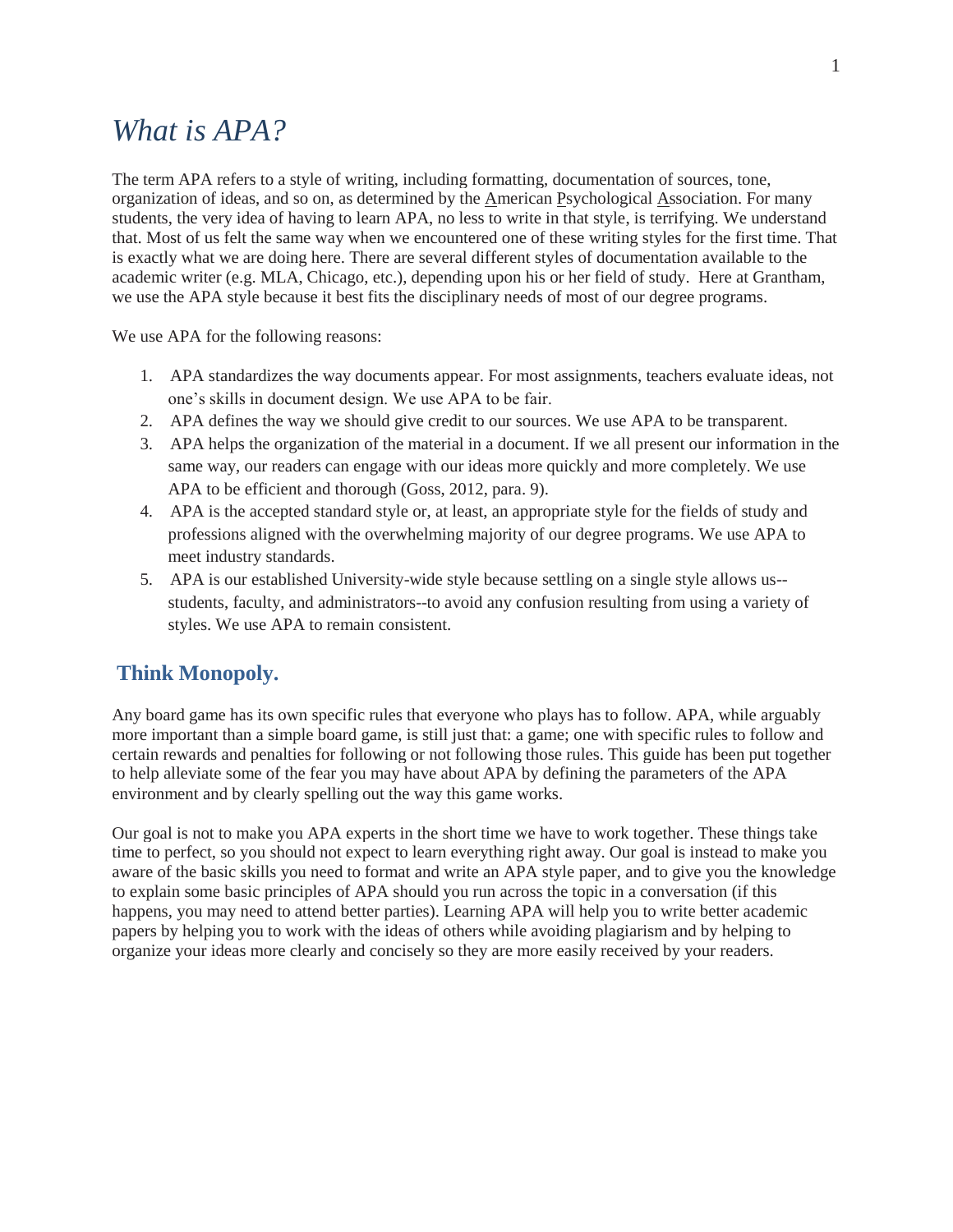## *Using this Guide*

Before you get started learning APA, you'll need to know how to get the most out of this guide Throughout your courses, you will see a list of things you need to read and write in order complete the work for that week. Because each assignment may cause you to call on a different set of writing skills, it may be a good idea to refer to this guide frequently for detailed information concerning the various components of the APA style.

This guide has been set into four parts: 1. *Formatting in APA Style;* 2. *Plagiarism;* 3. *Academic Tone, Documenting and Citing;* and 4. *Proofreading, APA and the Internet.* Each of these parts build on the information found in the previous parts, but they have also been designed to work as individual reference guides. It is a good idea to read each part in succession, and then reference the work as needed.

We hope this helps you throughout your education here at Grantham University.

*\*Note that the written materials for this guide are instructional. Though the writers of this course took measures to mirror academic tone when applicable and to strictly follow APA guidelines, the purpose and audience for this course demanded that the writers approached these lessons in a broader format.* 

*\*\*This guide follows the standardized APA rules set forth in* The Publication Manual of the American Psychological Association*, (6th ed.).* 

## *Formatting in APA style*

Every paper that is submitted for grading through a writing assignment drop box should be formatted according to APA style. The following example paper illustrates how a properly formatted paper should look.

To help simplify the process, we have placed an APA Template in the *Course Resources* folder to help you when formatting your work in APA style.

**Terms to know:** If you are unfamiliar with these terms please review them in the Glossary.

flush left: flush right hanging indent running head /page header tab title block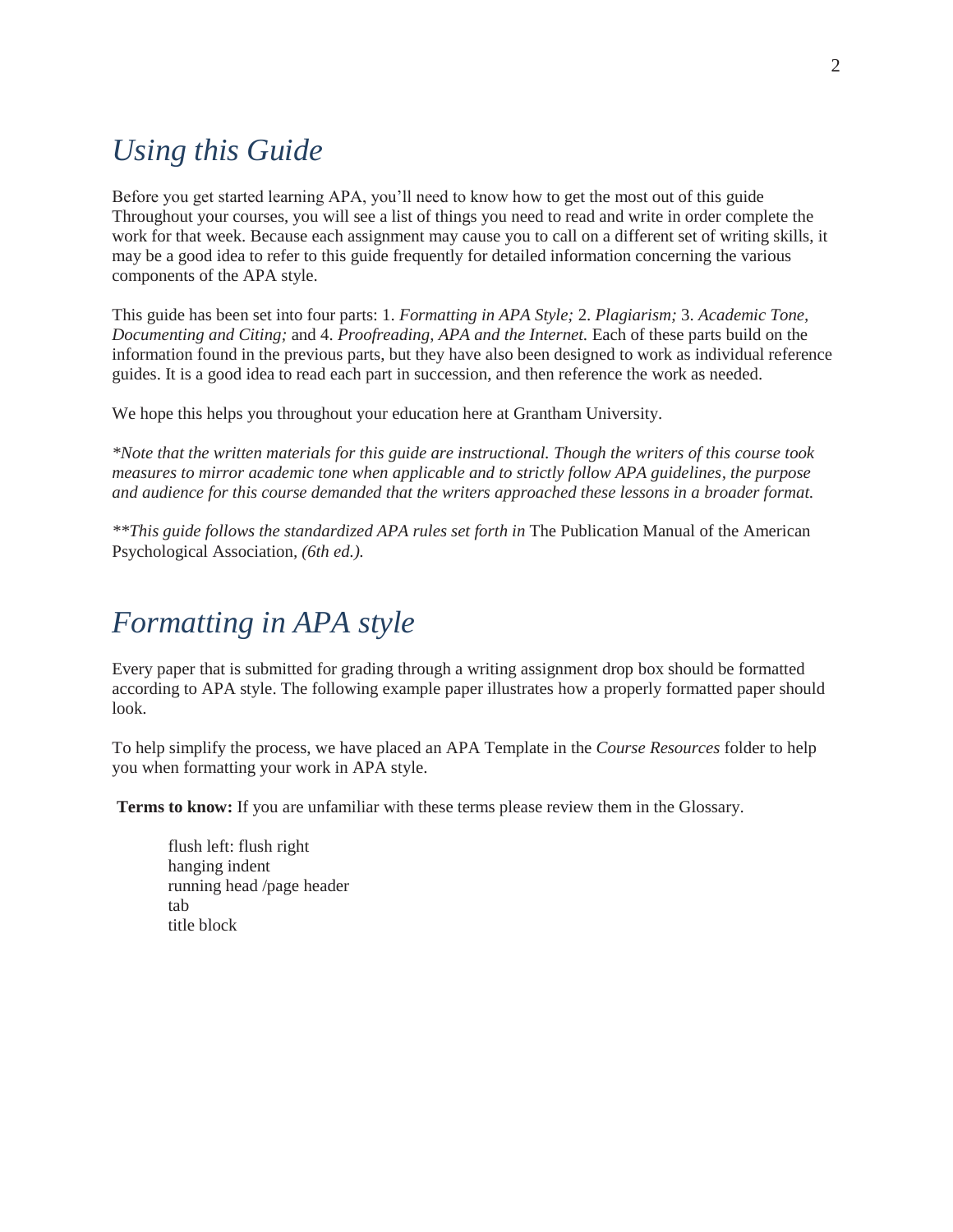## Title Page

| Running head: KEEPING SCORE<br>1         |                                                                                                                                                                                                                                                                |
|------------------------------------------|----------------------------------------------------------------------------------------------------------------------------------------------------------------------------------------------------------------------------------------------------------------|
|                                          | All words on the page,<br>including the Header<br>Section, are to be in<br>Times New Roman,<br>12pt font.                                                                                                                                                      |
| Keeping Score<br><b>Jillian Grantham</b> | Running heads are flush<br>left.                                                                                                                                                                                                                               |
| <b>Grantham University</b>               | Page numbers are flush<br>right.                                                                                                                                                                                                                               |
|                                          | The running head is an<br>abbreviated title (no<br>more than 50<br>characters, or five<br>words). The title in the<br><b>Header Section should</b><br>be in ALL CAPS.                                                                                          |
|                                          | The Title Block should<br>be centered; spaced two<br>inches below the<br>bottom of the Header<br>Section; and include a<br>full title, your name,<br>and Grantham<br>University. This is all<br>of the information you<br>should include on the<br>title page. |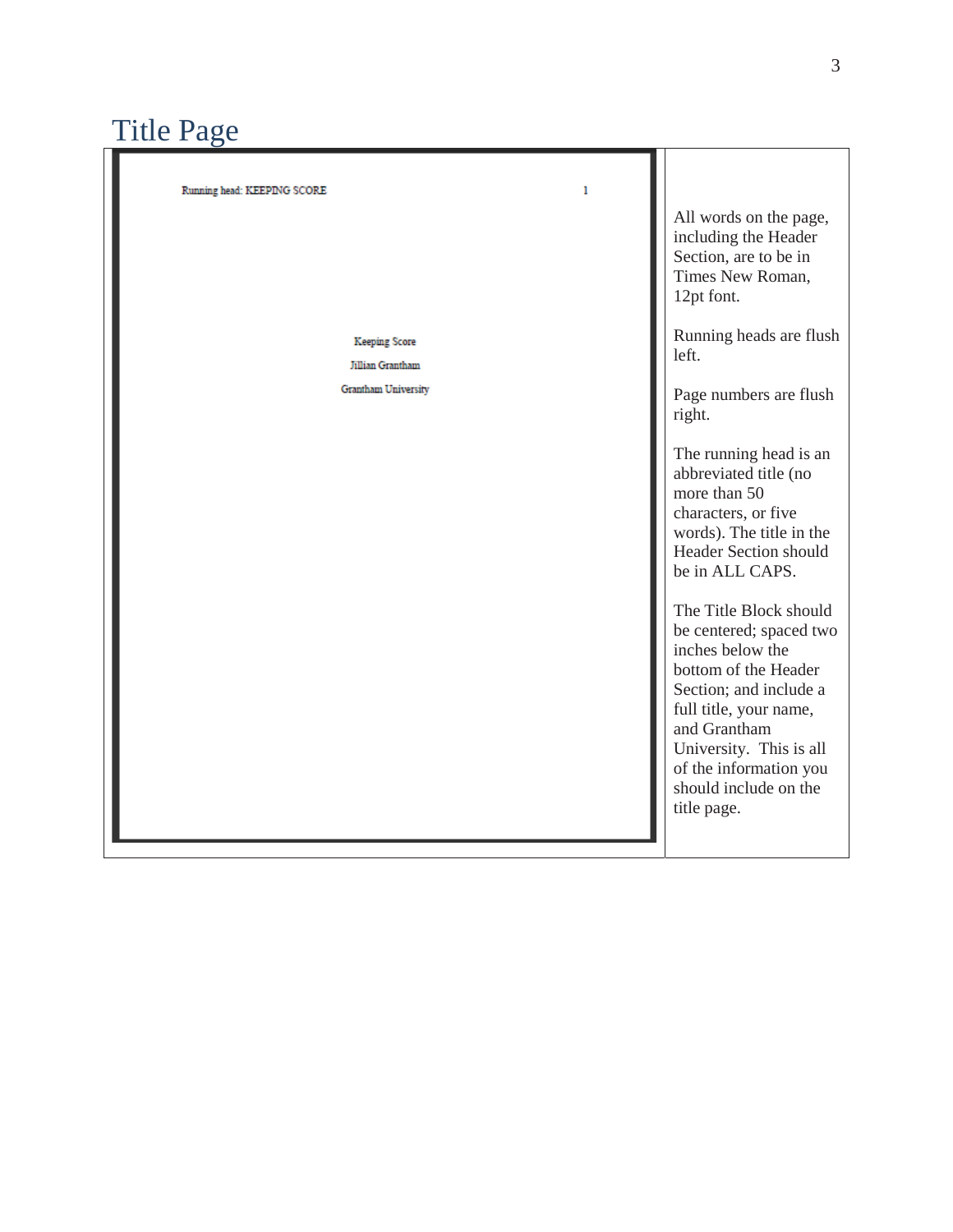## Abstract

| <b>KEEPING SCORE</b><br>Abstract<br>Proposed changes to Little League scoring policies can seriously affect the elements that make                                                              | $\overline{\mathbf{2}}$ | Note that an abstract is<br>generally not required<br>for shorter academic<br>papers. Ask your<br>instructor if you are                                                                                                                                                                                                                                                                                                                                 |
|-------------------------------------------------------------------------------------------------------------------------------------------------------------------------------------------------|-------------------------|---------------------------------------------------------------------------------------------------------------------------------------------------------------------------------------------------------------------------------------------------------------------------------------------------------------------------------------------------------------------------------------------------------------------------------------------------------|
| this game not only popular, but beneficial to the children who play the game and the families<br>who support them. This article explores the proposal of a local little league to develop a no- |                         | not sure whether or not<br>to include one.                                                                                                                                                                                                                                                                                                                                                                                                              |
| scoring policy, the reasons behind such a decision, and the potential outcomes of this plan.                                                                                                    |                         | Abstracts are short<br>summaries of the<br>following paper. They<br>are meant to be a<br>research tool that helps<br>potential readers know<br>if the ideas in the paper<br>are something they<br>could use in their own<br>work.<br>These abstracts are<br>generally limited to<br>150-250 words.<br>They should present an<br>accurate, non-<br>evaluative, concise<br>summary of your<br>paper.<br>The personal opinion<br>of the author is strictly |
|                                                                                                                                                                                                 |                         | prohibited in abstracts.                                                                                                                                                                                                                                                                                                                                                                                                                                |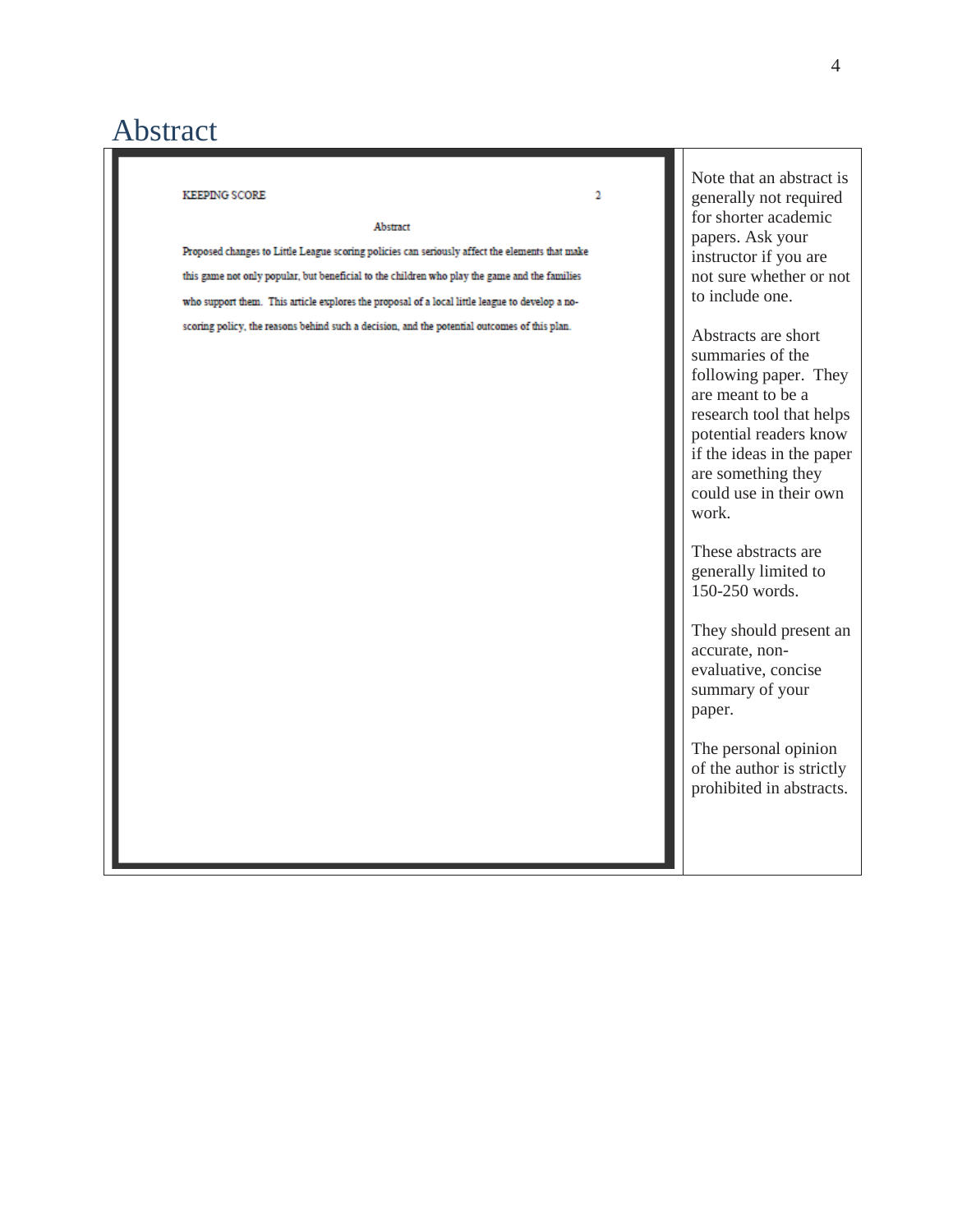## Body Paragraph # one

#### **KEEPING SCORE**

#### **Keeping Score**

Little League is an immensely popular sport. With several leagues scattered across the country and the world, it is one sport that continues to grow in popularity. As Michael Bamberger reports in his article, "The Kids Are All Right", "Little League International is by far the biggest youth baseball organization in the world, with 2.1 million boys and girls under the age of 13 playing in 104 countries. Ripken Baseball is a distant second, with 600,000 boys and girls playing in the U.S. and five other countries," and these are only two leagues out of many (Bamberger, 2002, para. 5). Through these youth organizations, players learn the value of hard work, collaboration, focus, and so on. Yet in April of 2009, the Little League commission in Silverton, Kansas proposed a change to the decades-old tradition of keeping score, a move that could hinder the positive effects the local Little League organization has had on the community. According to the proposal, the elimination of scoring will help children and their parents focus on the intended purpose of the game: participation. Citing unnecessary stress in children, the commission hopes to change the League's approach to children's baseball within two months. While the reason for the proposed change is worthy of attention, the commission should reconsider such a dramatic shift in this beloved pastime. Without evidence of a correlation between the children's stress and the scoring system, the League might be correcting a nonexistent issue. The League should also consider how players' parents will react to the change. The commission's proposal could result in uprooting years of Little League tradition as well as the loss of important childhood lessons about effort and reward.

Evidence should be provided to the community to demonstrate precisely how the scoring system is contributing to children's stress and how the removal of the system will alleviate that stress. Children experience stress for dozens of reason, and most of those reasons have very little

Body paragraphs start on a new page.

3

Running head and numbers continue, but the words *Running head,* no longer appear.

The title is centered on top of the first paragraph.

Text should be justified flush left. The right margin should remain "ragged."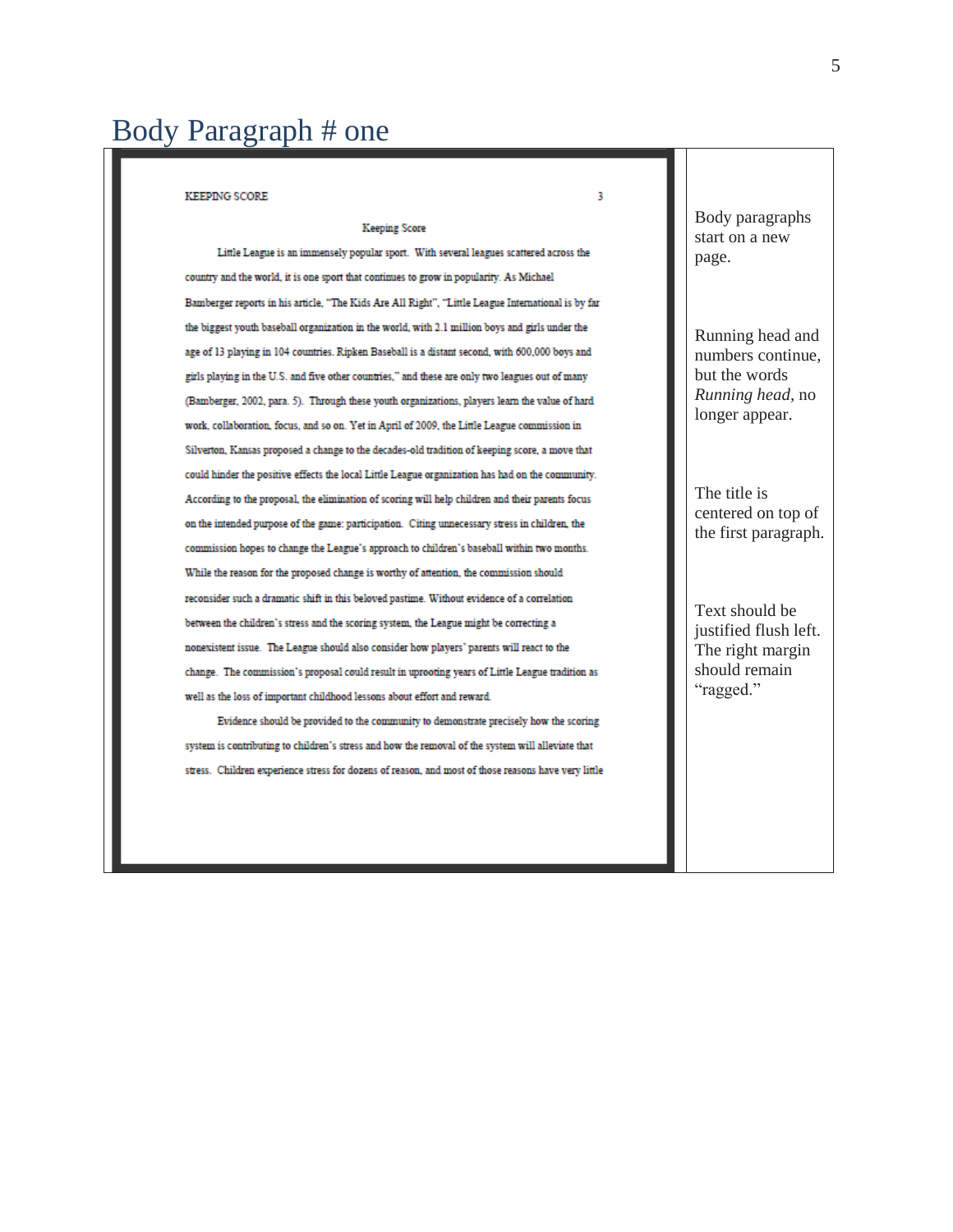#### **KEEPING SCORE**

to do with baseball. Many children feel pressured about their school work and need extra attention academically. Often, children experience bullying or have trouble making friends. In some cases, children are exposed to an unstable environment at home. The community should focus with certainty on the proven culprit of its children's stress. Removing the Little League's scoring system without any benefit might cause even more stress, and it will most likely prove to be an undesirable option for parents.

Many parents remember playing in Little League themselves. Established in 1939, the League has a rich history that many modern-day parents were involved in as children ("The Federal Incorporation," n.d.). Understandably, parents want to pass their childhood joys to their children while simultaneously reliving some of those experiences. The emotional intensity parents experience when they have a child in Little League is challenging at times but ultimately rewarding. Cheering for their children, consoling them after a loss, celebrating after a win, bragging about accomplishments to friends and relatives: These bonding experiences will be altered almost beyond recognition without scores, and parents might be reluctant to part with them.

Similarly, parents will be reluctant to part with what is currently an excellent educational experience for children. Little League is centered on the game baseball, but it's more than a game. When these teams of children practice, they understand that the skills they're perfecting will soon be put to the test. When they're up to bat, they understand that focus is imperative. When they run, they run with all their might because, otherwise, they disappoint their teams. And when they win, they know that all their efforts were not in vain. In this moment, especially, they learn the value of hard work. This learning process might sound intense for a child, but it's important to prepare future CEOs and engineers and bankers for the demanding world they will

All margins in the document should be set to one inch.

4

The beginning of each paragraph is indented one tab.

All paragraphs in the document should be doublespaced without extra spacing between paragraphs.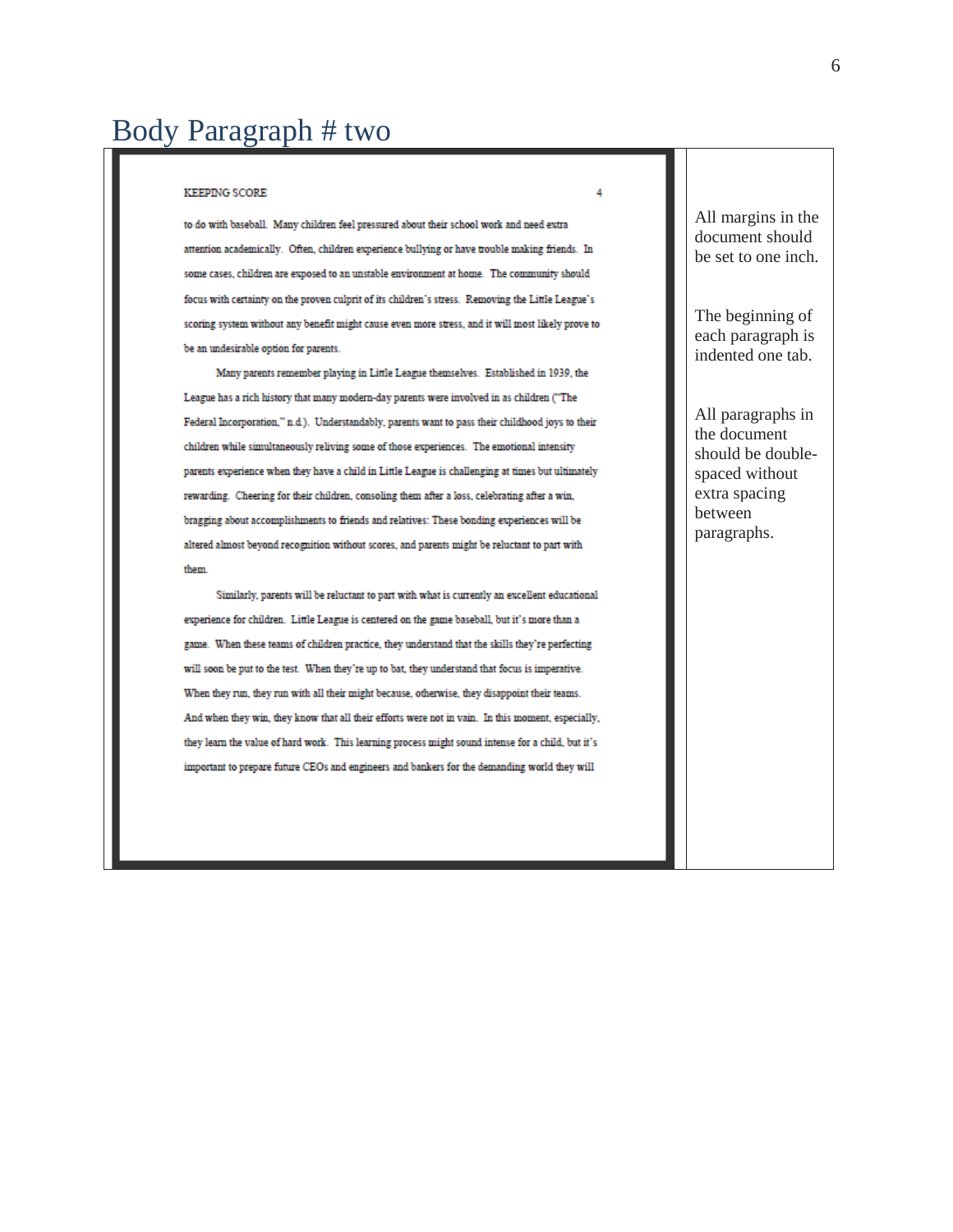## Body Paragraph # three

#### **KEEPING SCORE**

soon face. The instinct is to protect children until they're adults, but the consequences of unprepared adults waiting around for their trophies might be harsher than the rules of children's baseball.

Little League teaches children cooperation and discipline while offering hours of fun, and it creates a focal point for families to come together. Little League is, in many parents' minds, an icon and a testament to a simpler time. A dramatic change in the structure of the game could change the way people perceive its purpose. The commission is right to address the issue of stress in children, but they should investigate the cause more thoroughly. The commission should prove that the League's scoring system causes stress in children before making such a dramatic change to this beloved game.

Papers with a page requirement rather than a word requirement only count the body pages. This paper, though six pages in length, would only account for a two and one -half page paper.

5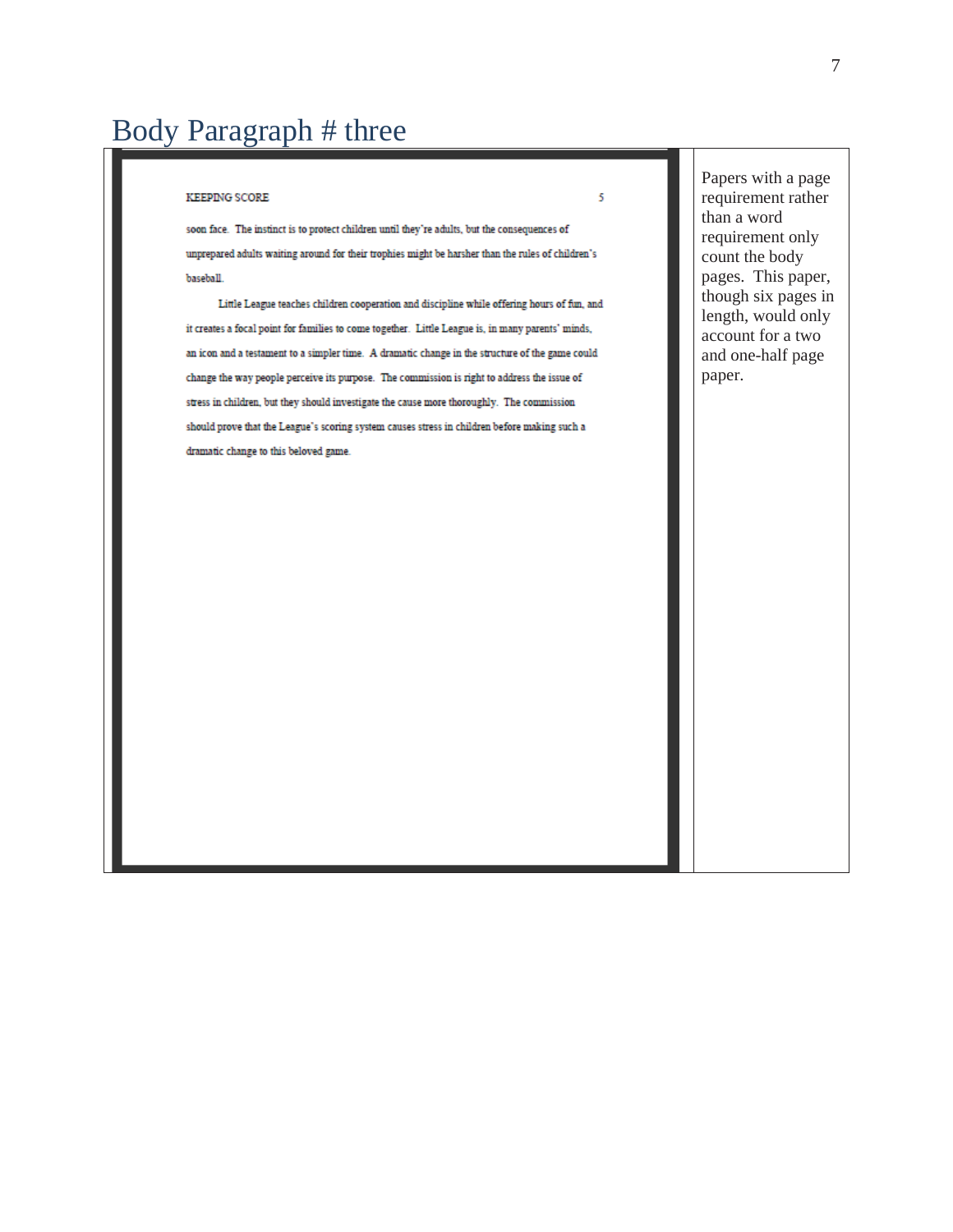# References Page

| <b>KEEPING SCORE</b><br>6                                                                                                                                                                                                                                              | The References page is<br>on its own page.                                                                                                                                                                                                                                                                                                                                                                                                                                                                                                               |  |
|------------------------------------------------------------------------------------------------------------------------------------------------------------------------------------------------------------------------------------------------------------------------|----------------------------------------------------------------------------------------------------------------------------------------------------------------------------------------------------------------------------------------------------------------------------------------------------------------------------------------------------------------------------------------------------------------------------------------------------------------------------------------------------------------------------------------------------------|--|
| <b>References</b><br>Bamberger, M. (2002). The kids are all right. Sports Illustrated, 97(9), 48.<br>The federal incorporation of little league. (n.d.). Little League Online. Retrieved from<br>http://www.littleleague.org/learn/about/historyandmission/federal.htm | The page should<br>always be titled<br>"References" (without<br>quotation marks) and<br>should be center<br>justified. *Note: Even<br>if only one reference is<br>used, the title of this<br>page is still plural.<br>Citations are double<br>spaced and listed in<br>alphabetical order.<br>Opposite to the body<br>paragraphs, the first<br>line of each citation is<br>flush left, while a<br>hanging indent is used<br>for each following line<br>of the citation.<br>All citations should be<br>organized in APA 6 <sup>th</sup><br>edition format. |  |
|                                                                                                                                                                                                                                                                        |                                                                                                                                                                                                                                                                                                                                                                                                                                                                                                                                                          |  |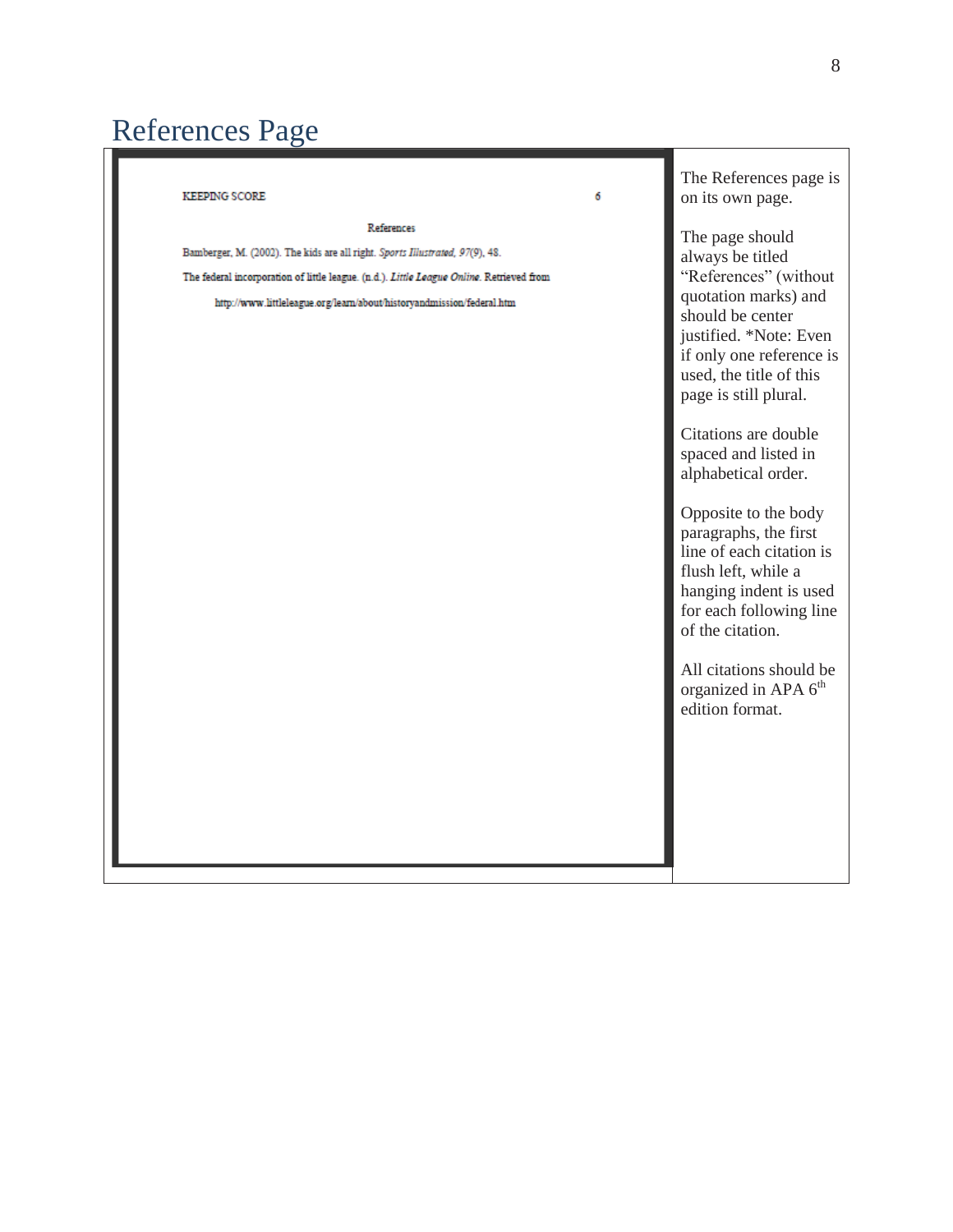#### References

- American Psychological Association. (2010). *The publication manual of the American Psychological Association,* (6th ed.). Washington, DC: American Psychological Association
- Goss, T. P. (2012). Guide to APA: Some perspective, please. [Weblog]. Retrieved from http://blog.grantham.edu/blog/bid/119294/Guide-to-APA-Style-Some-Perspective-Please.
- Goss, T. P., Klatt, T. A., & Ames, A. V. (2012). *How I write: A guide to academic writing.* Kansas City, MO: Grantham University Press.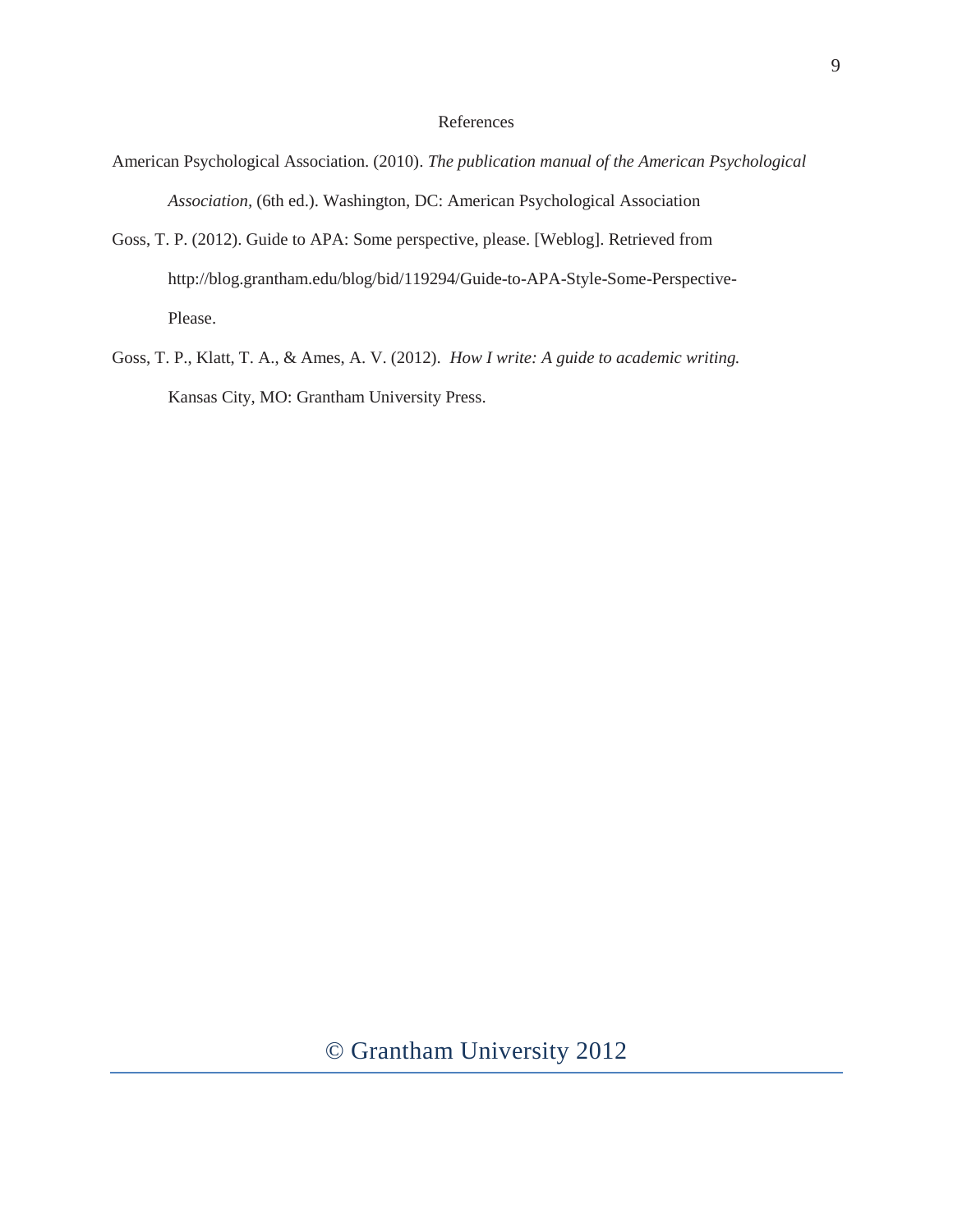## Writing & Documenting in APA *A Concise Guide for GU Students*

*Part Two: Avoiding Plagiarism* 



Tanya A. Klatt, MA; Timothy P. Goss, MA; and Alexander V. Ames, Ph.D

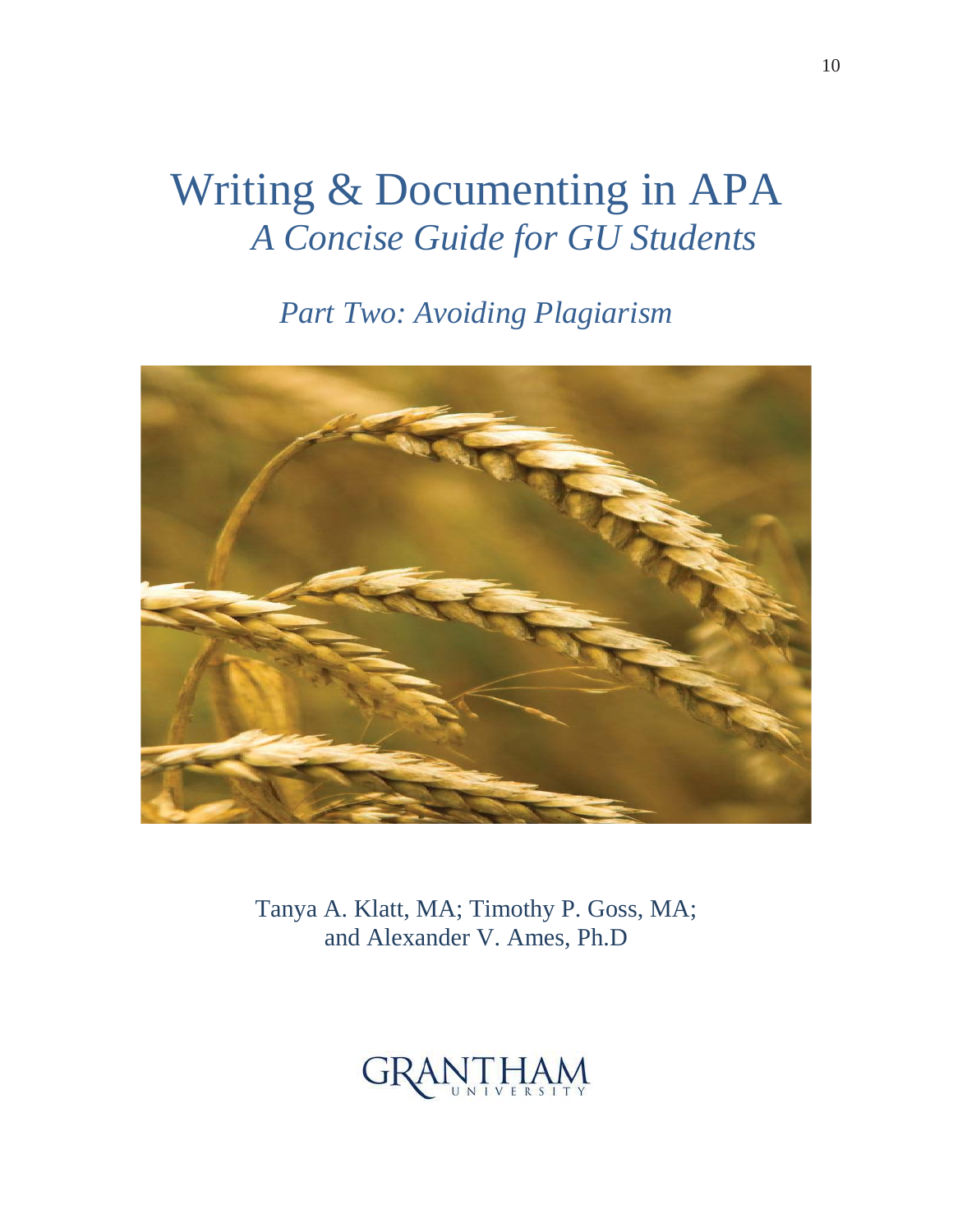### *What is Plagiarism?*

According to the *Grantham University Catalog and Student Handbook* (2012): "plagiarism is presenting the ideas or work of others (including other students) as his/her original work" ("Plagiarism," p. 46). When we do this, we are guilty of cheating. Blatant plagiarism is the same as looking at someone else's paper during an exam and stealing their answers. Plagiarism is, above and beyond all other things, the worst academic crime one can commit. Being found guilty of plagiarism can cause one to fail an assignment, fail a class, or be kicked out of school.

#### **So why do we not simply call plagiarism** *cheating***?**

Unfortunately, plagiarism is not just about cheating. If it were, we would simply say, "don't cheat" and then deal with those students who purposefully broke the rules, but there is more to the story.

Plagiarism can also occur when we fail to cite our sources properly or if we rely too heavily on the work of others. As a college student, you will be expected to work with the ideas and words of others, but you will also be expected to learn how to give the necessary credit in the right way. You will be expected to, in most cases, develop and present your own words and ideas, and only use other people to *enhance* what you are saying, not to *dictate* what you are saying.

To put the nature of writing academically into perspective, you need to know that a paper is a written document that demonstrates what you think and know about a topic, and it shows the time you have spent thinking about, analyzing, interacting with, and synthesizing the ideas of others who stand as experts in the field of study.

#### **A paper is a reflection of your ideas, not a reflection of what you have read.**

We give these experts credit through in-text and References page documentation. We will talk more about that as we move forward in the class, but it is never too early to start thinking about this process. We cite our sources for two reasons: First, because the author worked to develop his or her own ideas, and it is unethical to steal those ideas; second, and possibly the more important of our reasons, we identify our sources so our readers can engage in the same research we did, should they choose to, and be better able to understand what we are saying.

If you would like to understand more about plagiarism so you can avoid it in your future work, the following tutorial should help you stay on the right path.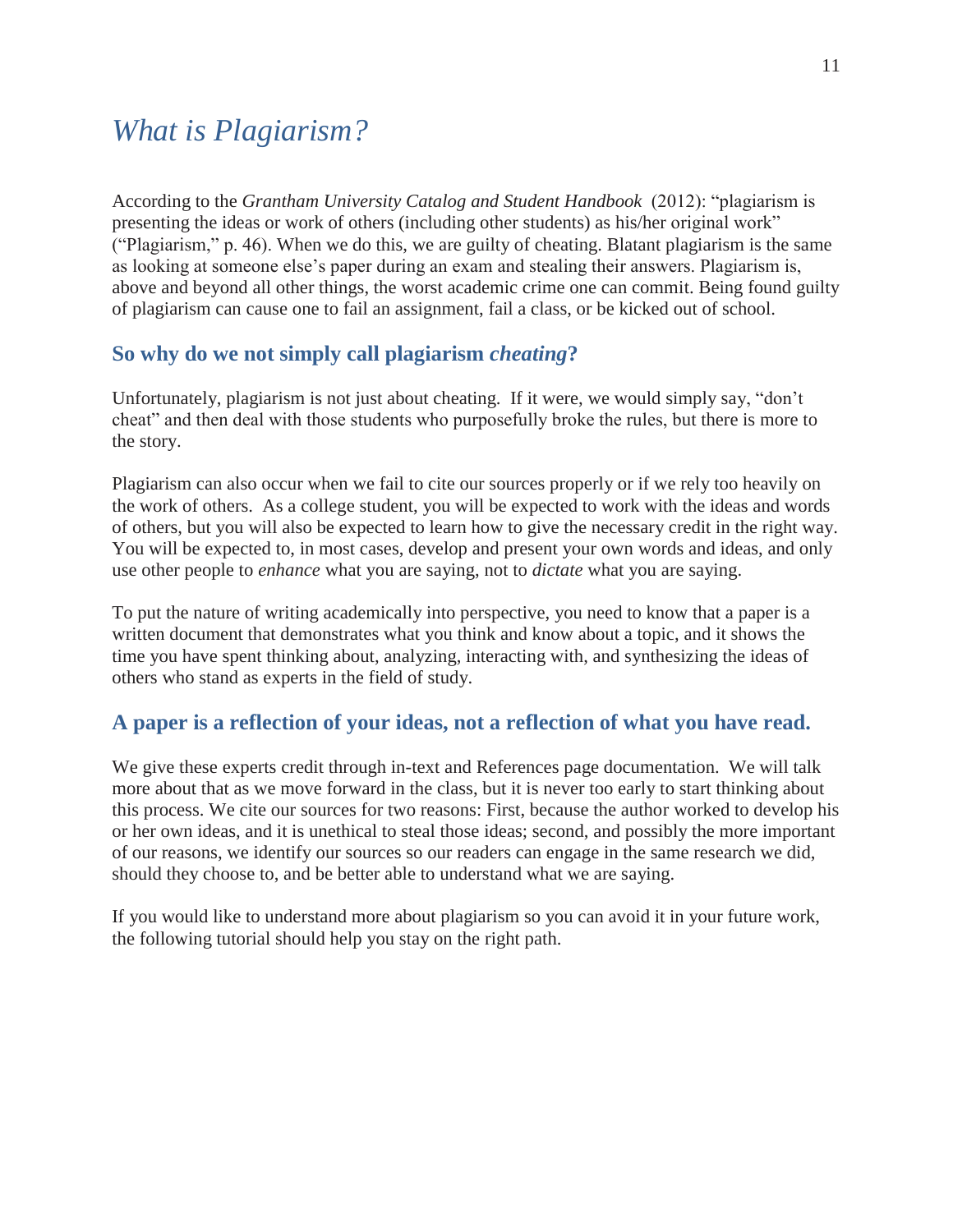## *Avoiding Plagiarism*

**Terms to Know:** If you are unfamiliar with these terms please review them in the Glossary.

block quotation copyright direct quotation paraphrase summary plagiarism

> Plagiarism is presenting the ideas or work of others (including other students) as his/her original work. A student is required to acknowledge all sources of submitted work. Specifically, each student must acknowledge direct quotations, paraphrases, ideas, figures, tables, charts, statistics, images, photographs, source codes, circuits, and other sources. Papers and other materials either given to the student or obtained otherwise, if submitted as the work of anyone except the source, constitute a violation of the code of conduct. ("Plagiarism," 2012, p. 46)

To be more specific, plagiarism includes:

a. Copying word-for-word from the web or other source and using it in your paper or discussion forum post as "your" writing.

b. Paraphrasing from a source without giving credit.

c. Paraphrasing incorrectly even if you provided a citation. Ensure that no more than three words in a row match the source document and that your sentence organization doesn't mirror the original document.

#### **Types of Plagiarism**

.

When the subject of plagiarism comes up, students will often respond with: "What if the plagiarism was unintentional?" This is a good question. While your instructors will work to help you improve your citation skills, it is ultimately your responsibility to learn to avoid these unintentional errors. Still, we do make a distinction between types of plagiarism.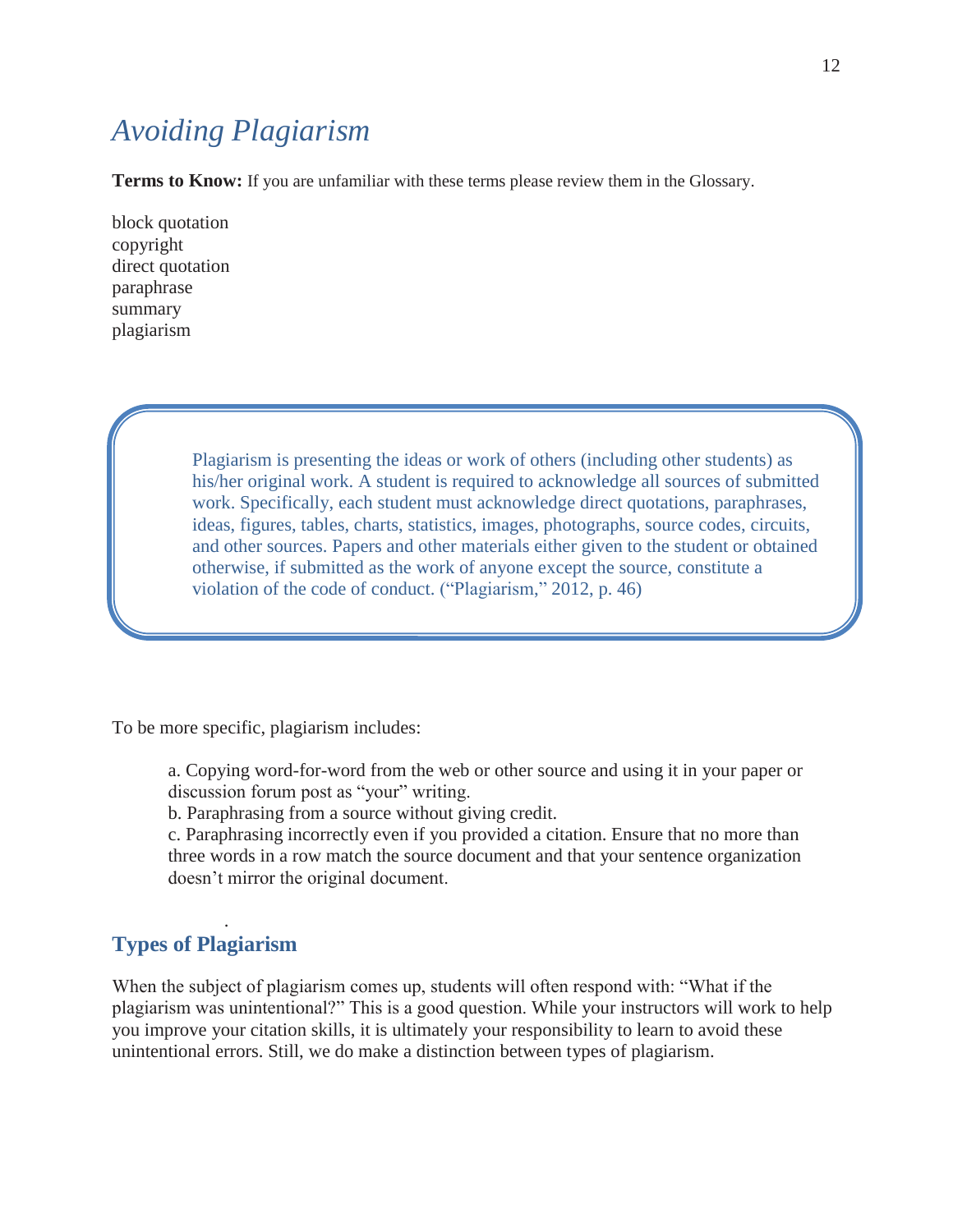**Blatant Plagiarism:** Blatant plagiarism occurs when a student presents a piece of writing that has very little original student work. These papers are often pieced together from several online sources or they match another piece of writing word-for-word. This type of plagiarism is *blatant;*  it is cheating and therefore cannot be accepted for credit and is subject to punitive action. Do not, under any circumstances, turn in a piece of writing that is not your own work. If you are caught, you will not like the results.

**Improper Documentation:** Improper documentation happens when a student paper has several documentation errors that result in plagiarism, but most of the paper was authored by the student. This usually happens when students are in a rush, haven't read the course material, or they didn't understand the rules for APA style. Many students might consider theses errors to be unintentional, but managing time, reading the course material, and asking for clarification on assignments are all student responsibilities. Learning how and when to cite is therefore, incredibly important. Until you are completely comfortable with the process:

- 1. Review the Documentation Section of this APA guide.
- 2. Ask your instructor for clarification
- 3. Submit your paper to the Writing Center for review.
- 4. Run your paper through a plagiarism checker.

5. If you don't have time to do the above, ask your instructor for a lesson extension. It is better to request more time than to submit a document with errors.

**Buying, purchasing, copying, or piece-mailing the work of others and turning it in as your own is NOT unintentional plagiarism.**

#### **How do I give credit to a source?**

You must include a citation after each quote or paraphrased passage. You must also have a References page attached to the end of your paper. The citation in text should always pair with a citation in the reference page. If you have unmatched citations in either the body of your text or the reference page, your instructor may suspect plagiarism.

When we work with the ideas or creations of others, we have to document where we found our information. We do this for two reasons:

- 1. Not to do so is cheating.
- 1. So we can track information to its original source to verify its validity and expand our knowledge on the subject.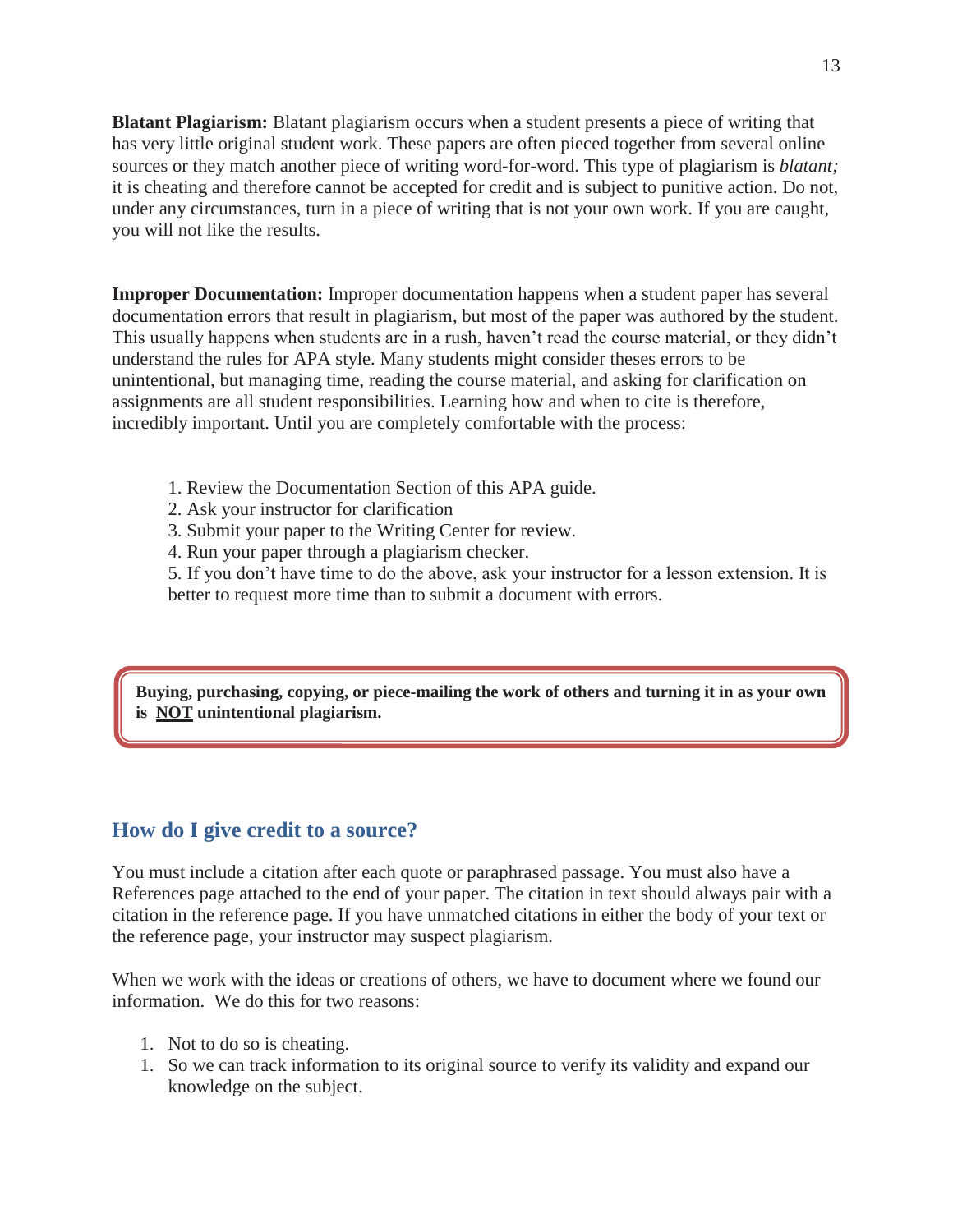If we were to write the following passage, for example, we would need to cite within the text of our paper:

Proponents for Global Warming claim that due to industrialization, the earth is getting warmer. The impact of this, they claim, could be catastrophic. (We have all heard this so it would not need to be cited.) James Benson (2010), of the Center for Oceanographic Studies, claims that the Larson B ice shelf is about to drop off into the ocean. This alone, he says, would cause ocean levels to raise twelve feet world-wide, effectively covering a large portion of the earth's most populated areas in sea water (Benson, 2010). (Because we have stated specific information, we would need to cite this.) If what Benson is saying is true, the need to immediately examine our industrial practices is of vital importance. (Here, we are adding our own conclusions, though they are certainly not so different from what Benson is likely getting  $at.)$ 

Opponents of Global Warming claim that the earth is simply going through a natural warming trend and that the rising temperatures have little or nothing to do with human industry. "There is no proof," states Jeffrey Winters (2010), ecologist and speaker for the Industrial Progress Initiative, "that any of our industrial practices have anything to do with rising temperatures in the ocean. In fact," he continues," the Global Warming rhetoric cannot support the dire scenarios it is proposing and is detrimental to the advancement of the American economy at a time when we should not be discussing regulation over prosperity" (Winters, 2010, p. 17). (Here, we are using a direct quotation, so we absolutely need to cite it.) Winters, through this statement, exposes the real issue here--that this is not about whether the earth is warming or not, but instead, this is a debate over stewardship of the planet and the need for a growing economy. This argument, it seems, is about how to create jobs and still protect the environment, not about how to avoid causing a natural disaster. (These are our own conclusions, so they do not need to be cited.)

We've cited in the text, but we're not done yet; now we have to put together our References page:

#### References

Benson, J. (2010). Larson B and the tide of humanity. Nature, 84, 391-409. doi:10.1037/0278-

6134.25.3.334

Winters, J. (2010). What's wrong with crying global warming? Modern Industry, 2(2), 5-25.

Notice how the in-text citations within the text are paired with the citations in the References page. In-texts citations are like tabs in the text. If we are reading the above text, for instance, and we want to know more about what we are reading, we can simply find the in-text citation,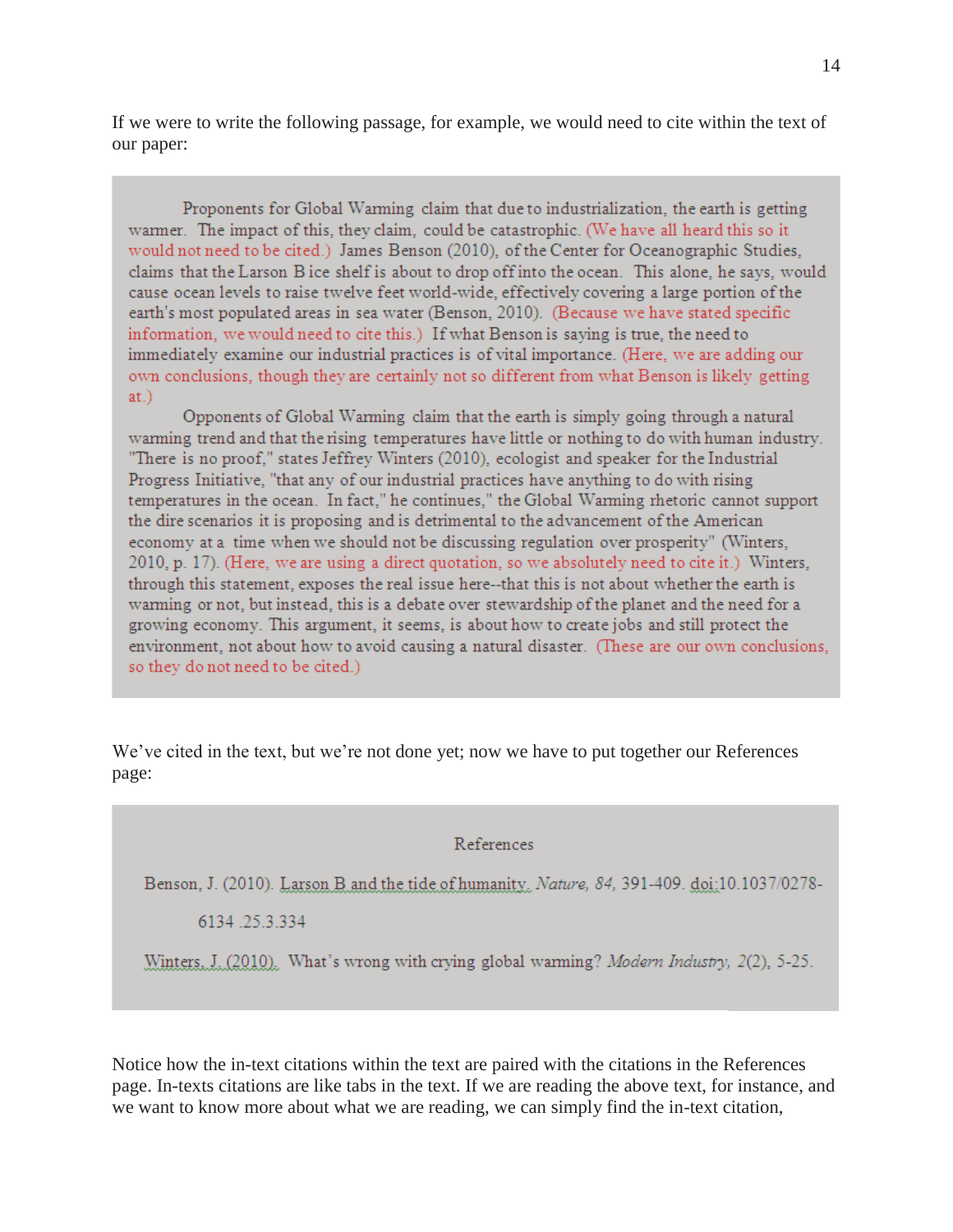Benson, for example, and then find the full citation in the References page. That way, we can look up the original author, track the progression of this idea, verify its validity, and find out more about the topic.

As writers, we make choices about what to add into our work, and what to leave out. By providing our sources, we don't just give the proper credit to those who informed our work, we also are able to afford our readers the opportunity to experience the things we could not fit into our paper.

*\*Note that the passages in the above examples are for illustrative purposes only. These are not real sources and do not reflect actual facts.* 

#### **Tips for Avoiding Plagiarism:**

1. If you quote from a source you need an in-text citation and a work-cited entry.

2. Anything copied word-for-word must be inside of quotation marks.

3. If you paraphrase from your source, you need an in-text citation and a References page entry.

4. If you have a lengthy quote (forty words or more), according to APA guidelines, you will need to indent it as a block quotation. Be careful with long quotations. Anything more than 20% of your paper in quotations can be counted as plagiarism. Remember that quotes and paraphrased material should support your writing, not take it over.

5. Quotes and paraphrasing must be properly integrated into your paper. An entire paragraph of paraphrased material might set off a plagiarism checker. Once again, your researched material should play a supporting role and not a lead role. Never produce a paragraph that is 100% quoted or cited material.

6. You should never cut-and-paste an online paper or article and submit it as your work. This is blatant plagiarism and it will be reported to the university for possible punitive action.

7. Be careful when using quoted material found inside of your source (secondary sources). If you want to use the quotation, it is good practice to search for the original article online and cite the original work. Not citing a secondary source properly can redflag your paper for plagiarism. If you use quoted material from another source, cite the primary source and add the word *In* to the citation: (In Greives, 2004).

8. Do not use papers you have written for other classes or published papers. This includes papers you submitted on a blog or anywhere else on the Internet. Submitting previously written material for a lesson in class is called self-plagiarism. Self-plagiarism is prohibited at Grantham University.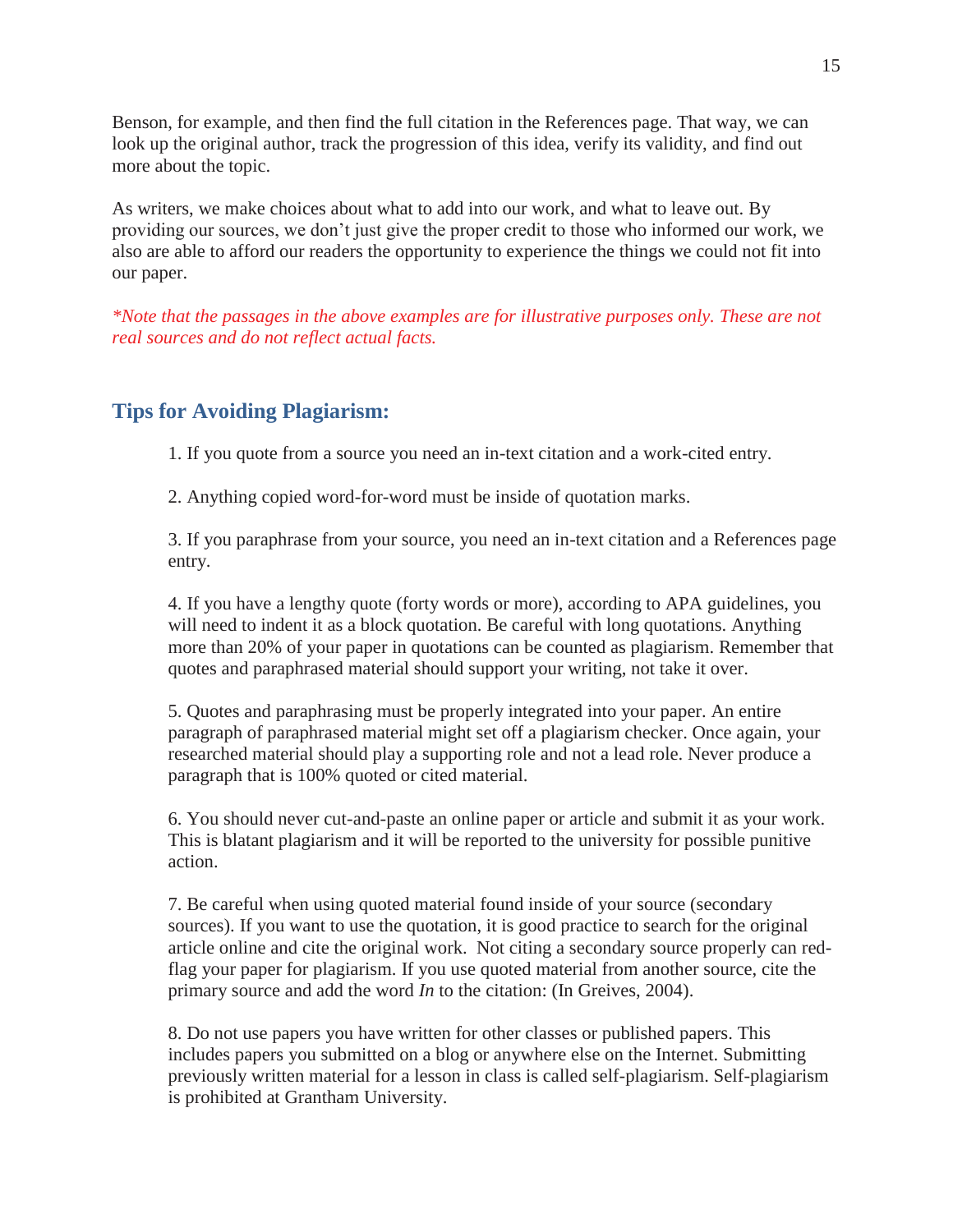9. Never post any content (lessons, lesson directions, tests, etc) anywhere on the Internet as this violates copyright laws. All of the lessons, tests, and texts found in GLIFE and your ANGEL courses are copyrighted by Grantham University. Students do not have permission to paste or upload Grantham material on the web - period. If a student is found to have posted Grantham materials (lessons, questions, tests, etc) on the Internet this could lead to expulsion from the University and serious legal trouble. Violating copyright law is not just an academic blunder, it is also a crime.

10. Never cut and paste word-for-word material into your document with the intention of applying proper documentation later. Always write first and add your research later. Do not take short cuts with your documentation. Make 3x5 note cards or keep a list documenting the raw data on every article you think you may use, along with the passage you plan to either directly quote or paraphrase.



#### **A Visual Guide to Help Avoid Plagiarism**

16

(Komm, 2012)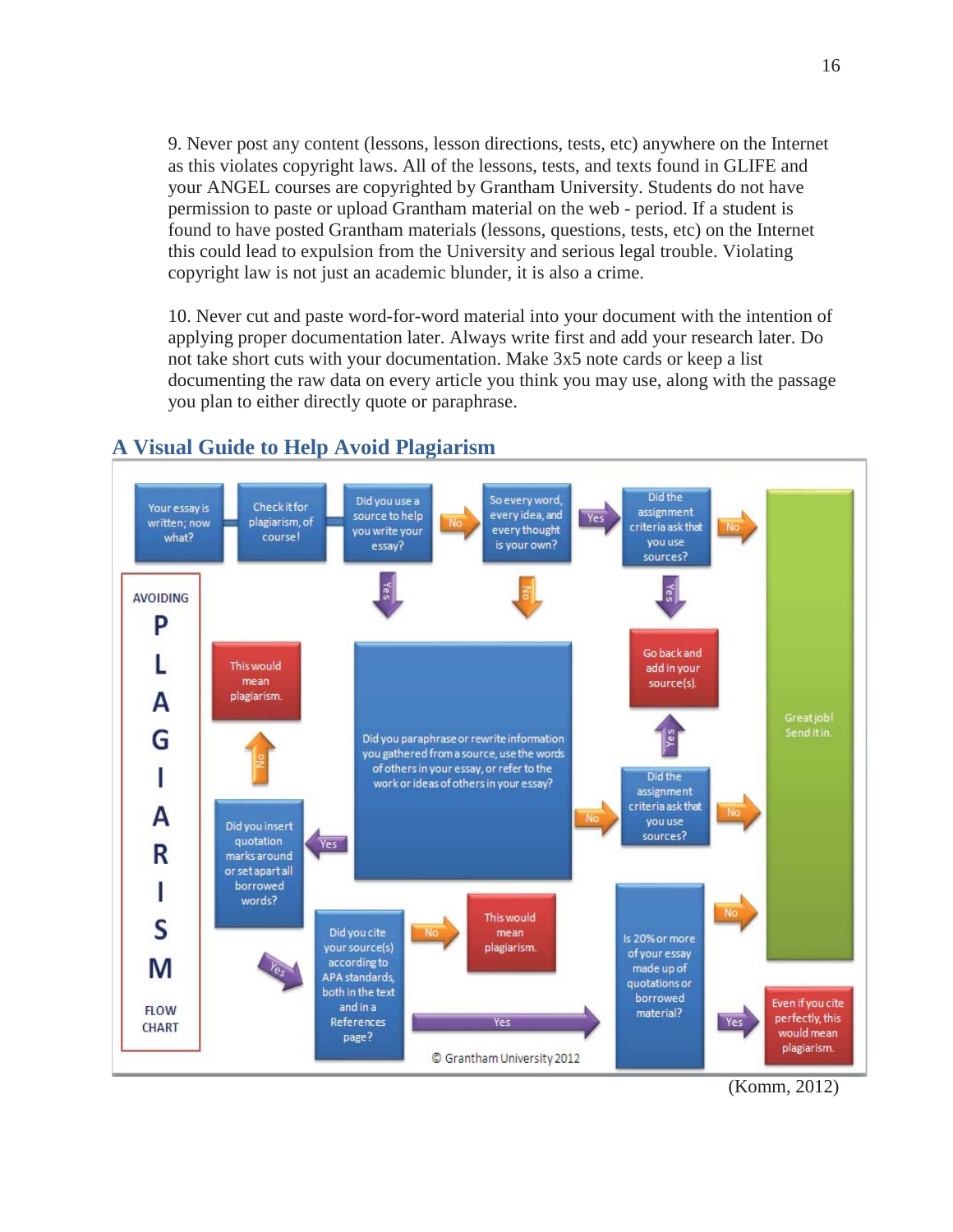#### References

Komm, A. (2012). *Avoiding plagiarism flow chart*. Grantham University, Kansas City, MO.

Plagiarism. (2012). In *Grantham University: University catalog and student handbook.* 

Retrieved from http://www.grantham.edu/public\_media/PDF-University-Catalog-

2012.pdf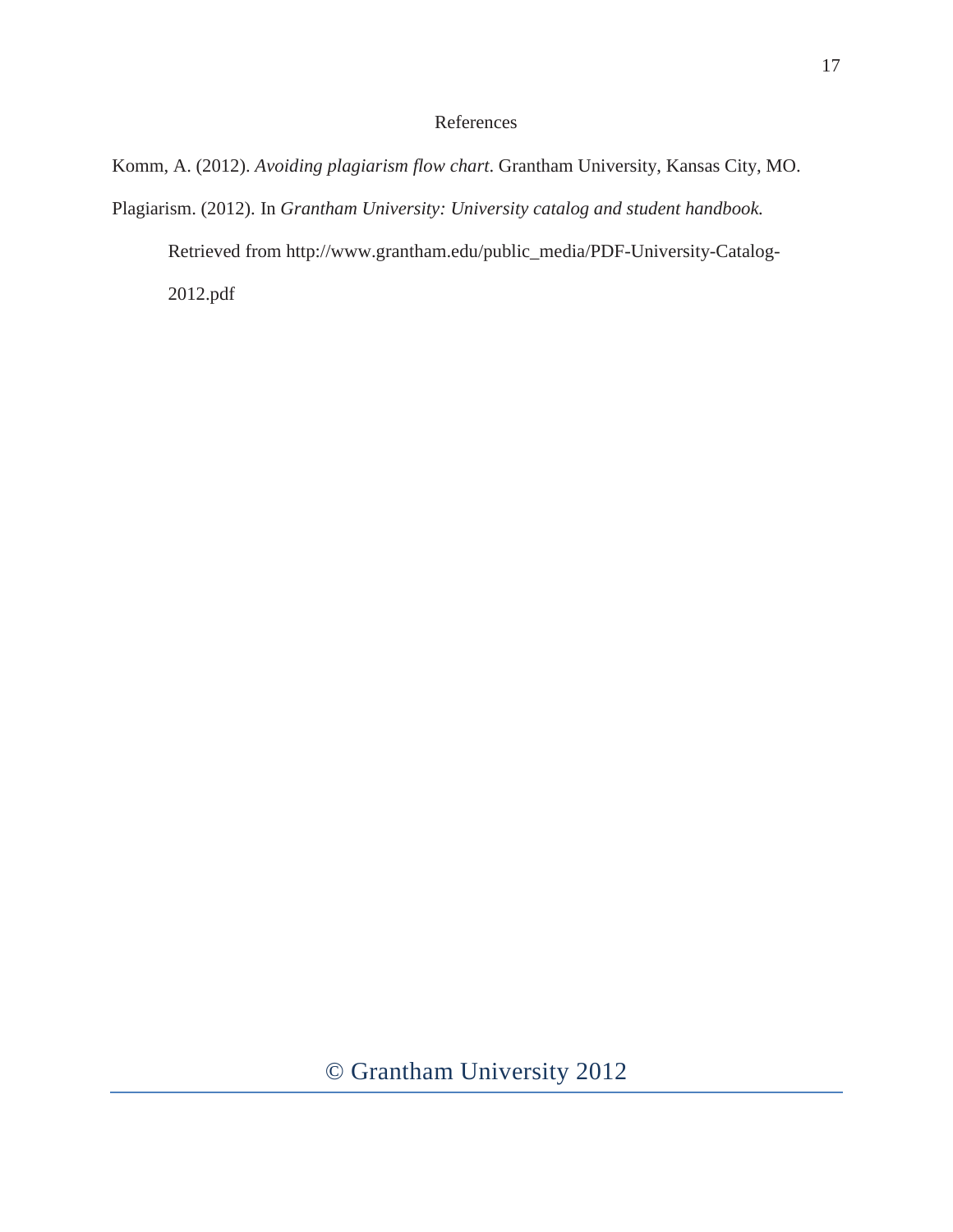## Writing & Documenting in APA *A Concise Guide for GU Students*

*Part Three: Academic Tone, Documentation, and Citing*



Tanya A. Klatt, MA; Timothy P. Goss, MA; and Alexander V. Ames, Ph.D

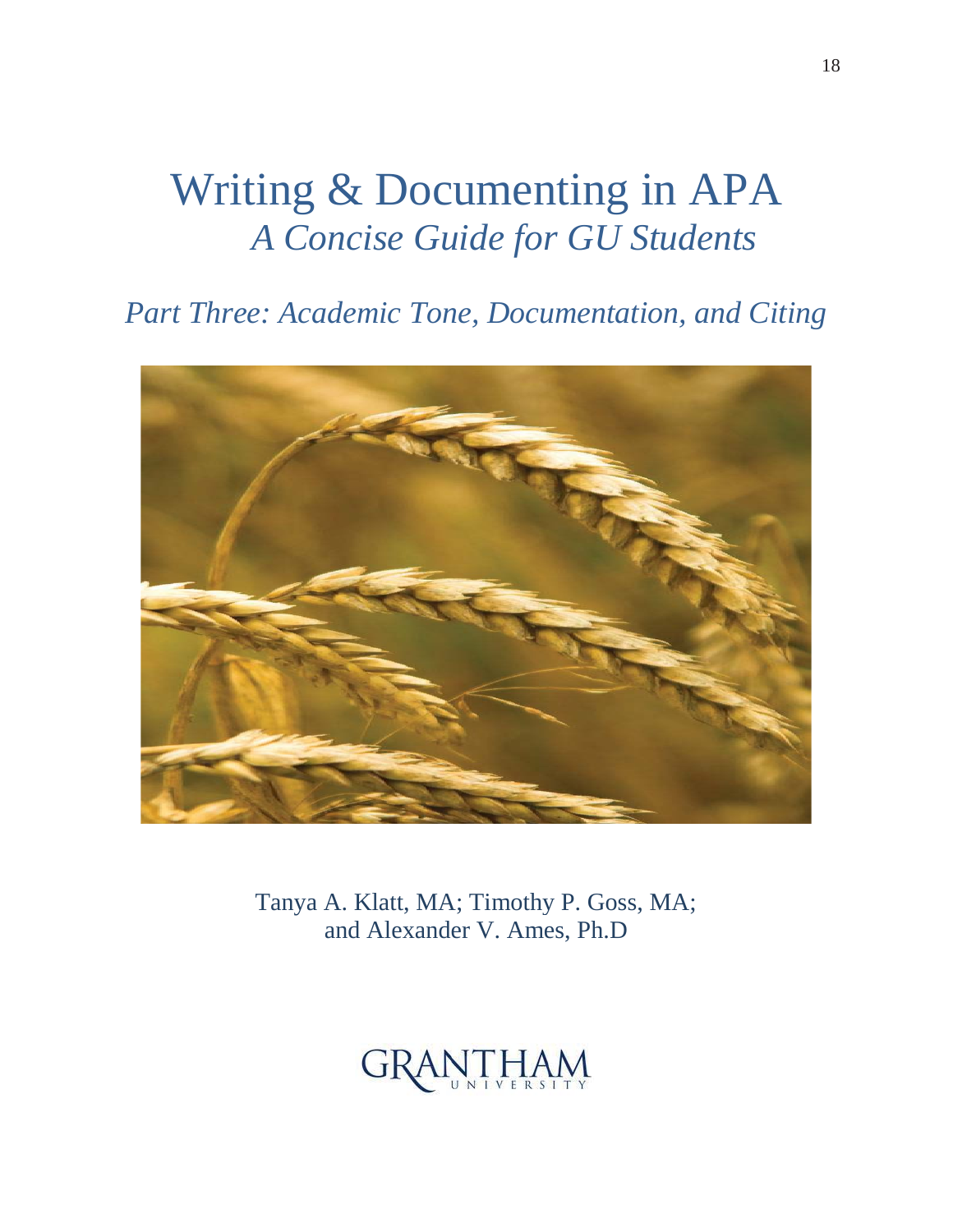### *Academic Tone and APA*

**Terms to Know:** If you are unfamiliar with these terms, please review them in the Glossary.

 point of view first person second person third person contractions sexist language cliches

While not everything you will be asked to write will follow strict academic tone, it is important to get to know the difference between writing in a personal environment, a professional environment, and in the academic environment (i.e. a University classroom, including an online classroom such as this). Throughout the course, you see a great deal of attention paid to the importance of taking your reader into account. In no situation, perhaps, is this more true than when one is writing for an academic (i.e. scholarly) audience, including adhering to APA style.

Note the differences in style and tone in the following examples. In each instance, each of the three statements communicates more or less the same idea (to a greater or lesser extent), but does so in a style and with a tone distinguishing it from the other statements

#### **Example One:**

#### **Personal**

*I'm going to have to cancel the game tonight. It's raining cats and dogs and the field is underwater. We'll pick this up next week.*

#### **Professional**

*Due to excessive water on the field caused by the rain, the employee softball game will be canceled tonight. Per company policy, we will reschedule the game for next week.* 

#### **Academic**

*Weather delays are one of the few drawbacks for outdoor sports. Often, rain causes games to be either delayed or rescheduled. Such were the circumstances in the case of the game originally scheduled for this evening, which will have to be rescheduled due to a rainfall of more than four inches within the last twenty-four hours.* 

#### **Example Two:**

#### **Personal:**

*You really shouldn't wear such revealing clothing at work. It's distracting and you might get sent home or fired.*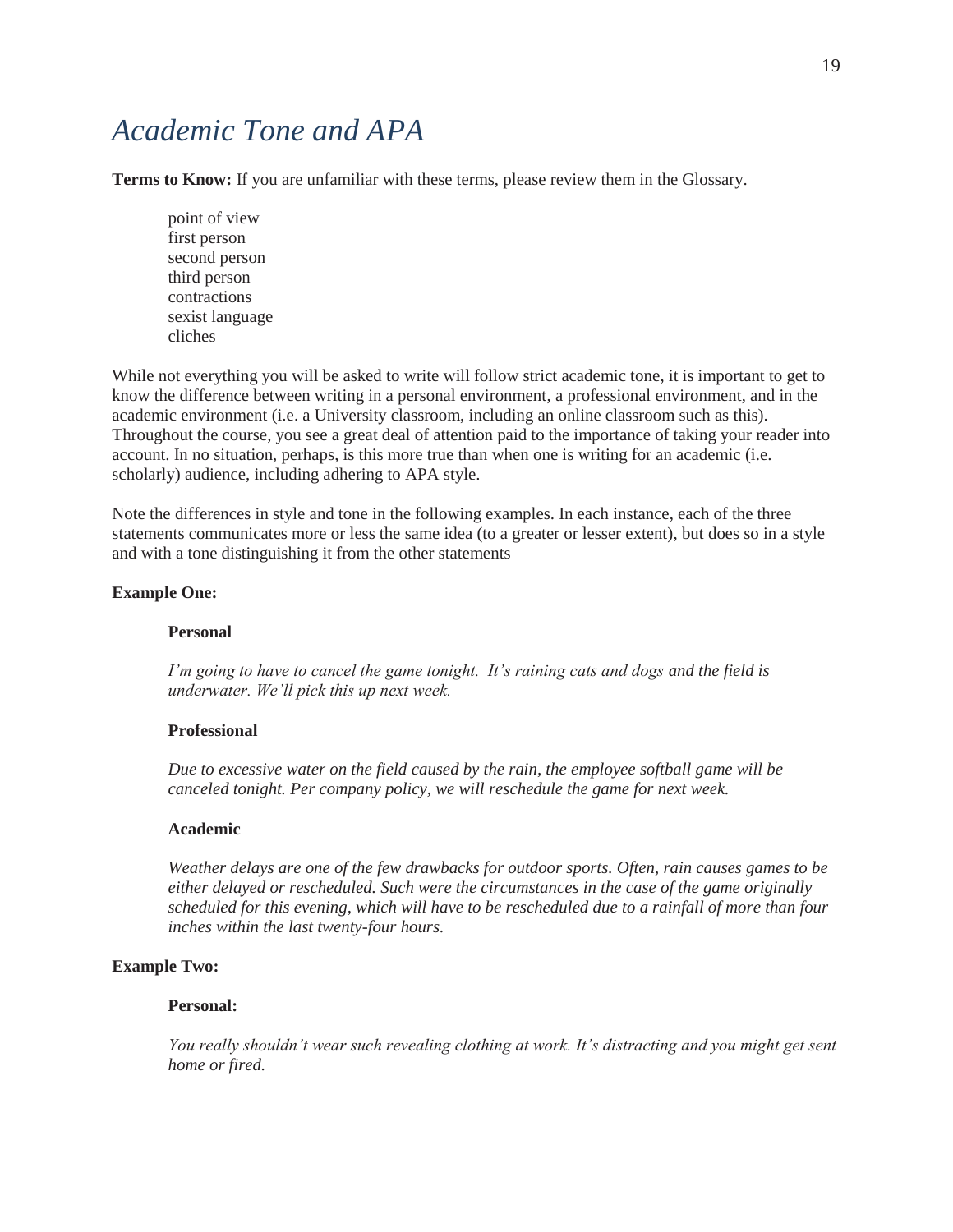#### **Professional:**

*All employees at DCH Lenders should wear appropriate clothing while working. Appropriate clothing guidelines are set forth in the employee handbook and published on the company website.* 

#### **Academic:**

*Professionals should refer to established company policies when choosing their work attire. Many corporations require traditional, formal, attire of their employees in order to positively impress the public, specifically clients and potential clients, and to minimize distractions to their employees in the workplace. DCH Lenders, for example, sets specific dress codes for their employees and communicate those policies through their employee handbook and company website.* 

Notice the increased formality of the Professional style in comparison with the Personal style. The professionally styled text is matter of fact, reading almost as if it were a legal document. Now, compare both the examples of the Professional and Personal style with the examples of Academic style. What differences do you notice? Like the examples of the Professional style, the Academic style is more formal than the personal, and more detailed and precise than either the Personal or Professional style.

The examples of the Personal style may rely upon a degree of familiarity between writer and reader, which allows for merely suggestive statements as "you really shouldn't wear such revealing clothing at work ..." (e.g. what qualifies as "revealing?"). The Professional style may be concise in its own, direct, way (e.g. statements may read as pronouncements because --in the case of the dress code--the author is simply issuing employees a directive, not trying to convince them of the justice of the dress code in question). Contrastingly, the examples of the Academic style are not only formal in tone, they are far more detailed than those of the other styles because they must present the academic reader with precise evidence of the claims being made.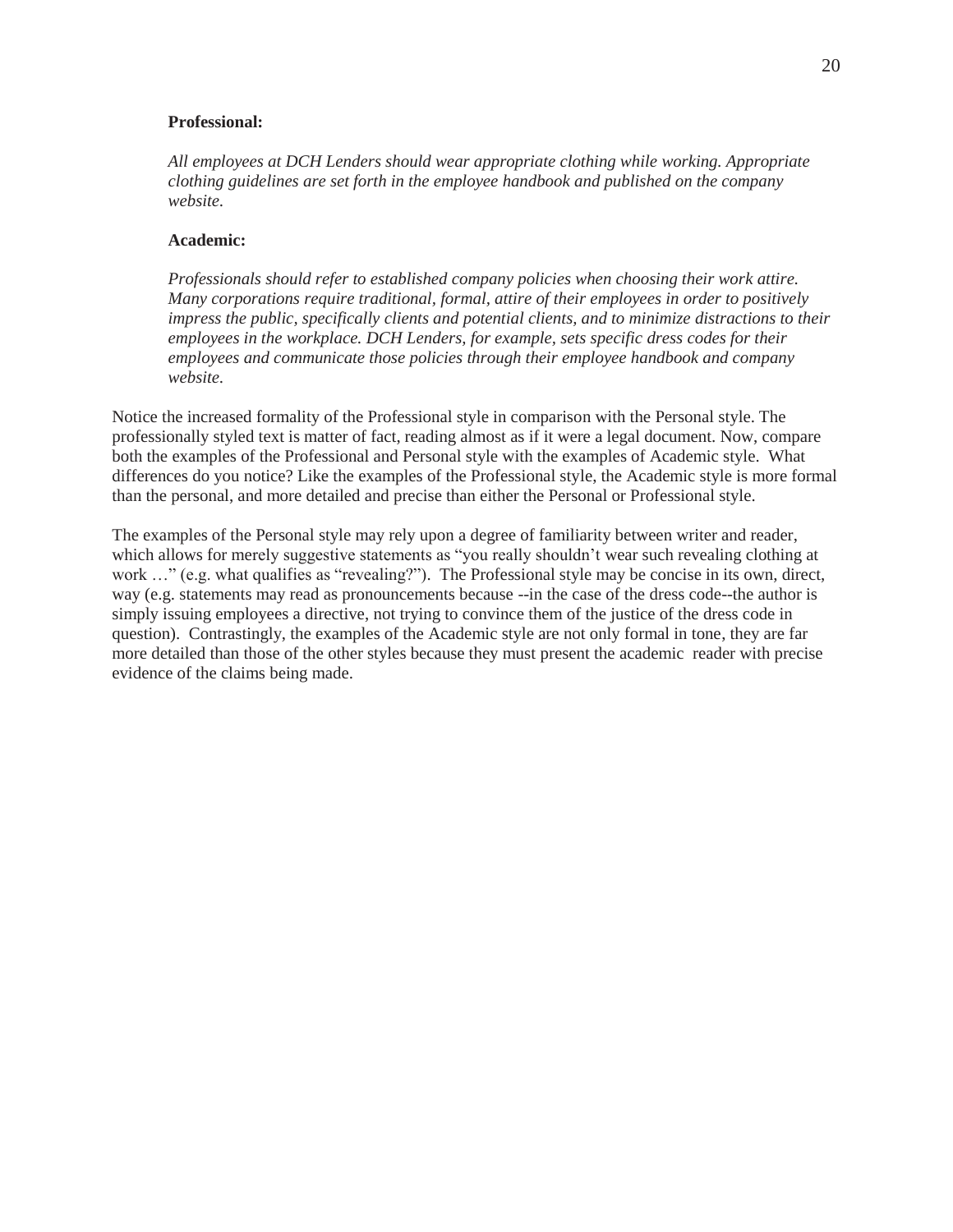## *Documentation: Overview*

**Terms to Know:** If you are unfamiliar with these terms please review them in the Glossary.

 attributive tag citation documentation in-text citation source

When utilizing ideas other than your own in a document of your own authorship, whether it is a chapter from your Grantham text, a quote from an article you have found through your research, or a personal interview, **always** attribute those ideas to their authors (i.e you **always** need to do the following):

- **• Integrate the borrowed idea with your original ideas.** This is done by using attributive tags (also known as signal phrases).
- **Provide an in-text citation.** This means that you need to include an abbreviated citation of your source material in the body of your paper. In-text citations should always appear after the borrowed the material and not at the end of each paragraph. This signals to the reader that what they just read was borrowed material and the in-text citation will give them the information they need to find that particular source in the reference page.
- **Create a full list of the research sources used at the end of the paper**. This is an alphabetized list that provides the reader with the full data they need to located the article. A basic citation will include the following: authors name, source title, and the full publication information.

We will discuss how we do these three things throughout this guide. Our goal, in terms of documentation, is to help you construct a basic understanding of how and where to cite your sources, so that this process becomes a natural step in your writing process and so it will not be so difficult to do in your later coursework.

Here at Grantham University you will be expected to adhere to APA style. With that in mind, anytime a source is used in a paper an in-text citation, a References page is needed to give credit to the author of the original idea.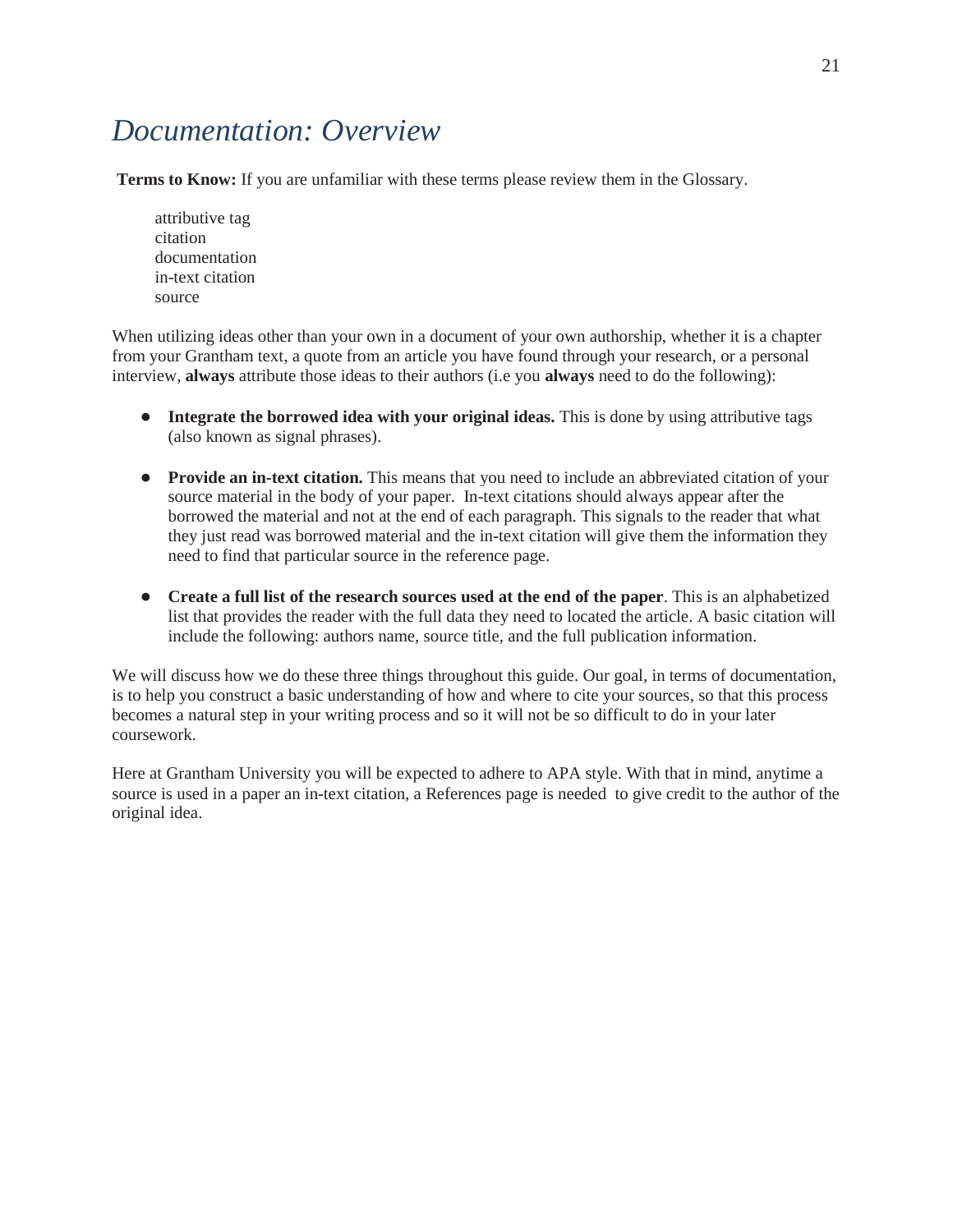#### **Basic APA Constructions**

Each reference or source within an APA-style paper appears in two places: 1). within the text following a quotation, summarized, or paraphrased passage, and 2). in a References page. In-text citations (aka. parenthetical citations) show what material is being used at what point within the text, while References page citations show where that reference or source can be found externally.

APA citations are constructed using a basic format:

#### **In-Text Citations**

When using a source or reference, you need to create an in-text citation that includes three basic elements:

- The author's or authors' last names—if no author, use the first five or fewer words of the title of the source. Encase the title in quotation marks.
- The year of publication—if no year, use the letters n.d. (meaning "no date")
- $\bullet$  The page or paragraph number—page numbers are preceded with  $\mathbf{p}$  for one page,  $\mathbf{p} \mathbf{p}$  for multiple pages. Paragraphs are used if there are no page numbers and are preceded with para.

These elements should appear within parentheses and follow the quotation or information being cited.

(author's last name, the year of publication, and the page or paragraph number)

#### **For Example:**

(Collins, Magnolia, & Hyde, 2004, pp. 341-349).

(Phillips, n.d., para. 7).

("Eating with style," 1987, p. 116).

#### **References Page Citations**

References page citations are grouped on their own page at the end of a paper. The first word or words of the Reference page citation should match the corresponding first word or words of the in-text citation. References page citations can take on many forms, however, they do follow a basic structure.

- The last name of the author or authors, each followed by their first initial(s)
- The year of publication (add the month if available)
- The name of the text
- If part of a collection (website, anthology, journal, magazine, etc.), the name of that source
- $\bullet$ The publisher

After this stage, References page citations fluctuate depending on the type of text being cited.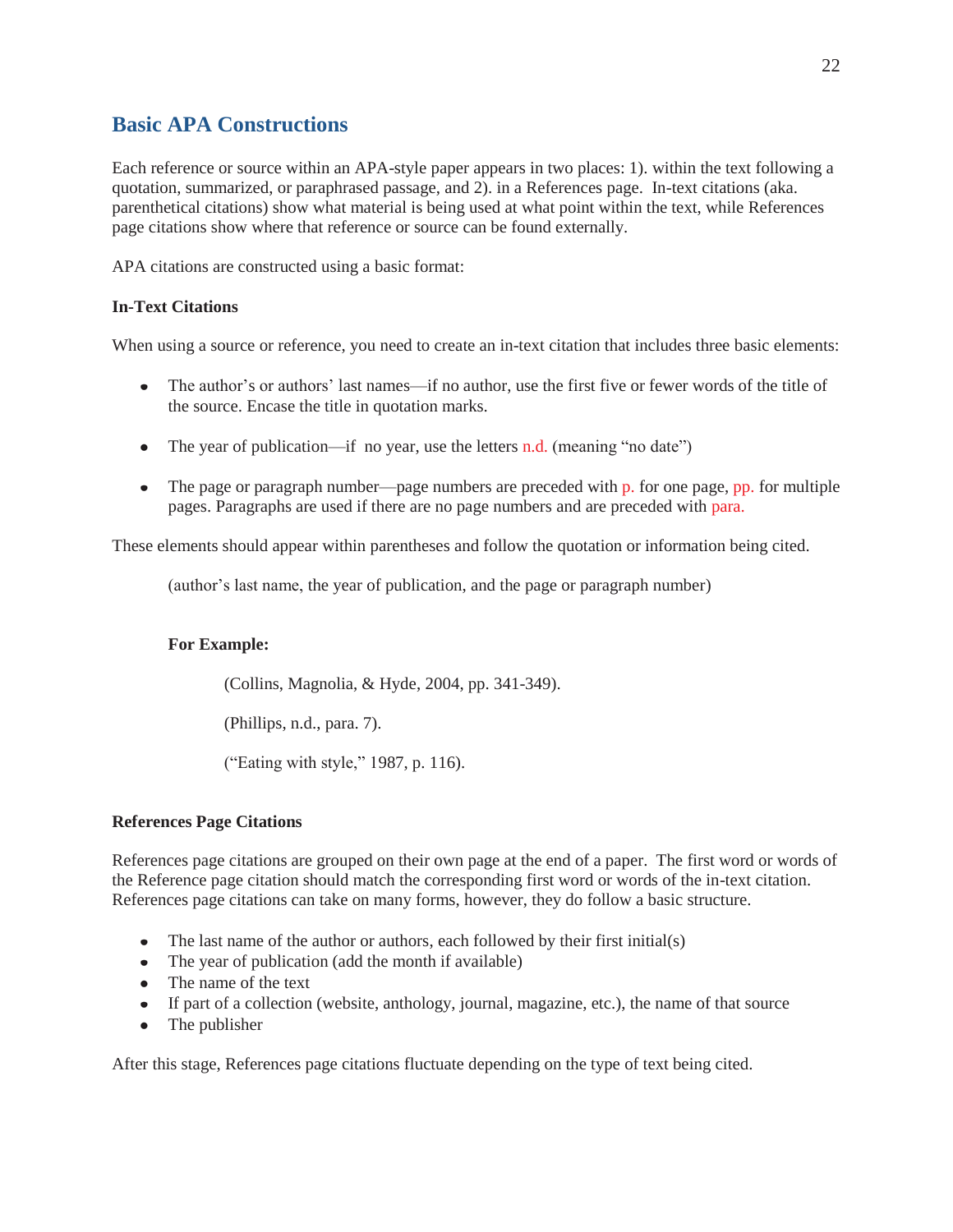#### **BASIC CITATION EXAMPLES (References page and in-text citations)**

The following list reflects some of the more common citations you will likely use throughout your education.

#### **Book**

Harris, J. (2006). *Rewriting: How to do things with texts.* Logan, Utah: Utah State University Press.

(Harris, 2006, p. 24).

#### **Chapter or Section within a Book**

Braddock, R., Lloyd-Jones, R., & Schoer, L. (2009). From Research in Written

Composition. In S. Miller (Ed.), *The Norton book of composition studies.* (pp. 193-215). New York: W. W. Norton and Company.

(Braddock, Lloyd-Jones, & Schoer, 2009, pp. 193-215).

#### **Online Journal Article with doi**

Bercovitch, F. B., & Berry, P. M. (2012). Ecological determinates of herd size in the Thornicroft's giraffe of Zambia. *African Journal of Ecology, 48*(4), 962-971. doi:

10.1111/j.1365-2028.2009.01198.x

(Bercovitch & Berry, 2012, 969-970).

#### **Online Journal Article without doi**

Stanczak, S. (2009). Write what you know, and know what you write. *Writer, 122*(11), 14 (Stanczak, 2009, p. 14).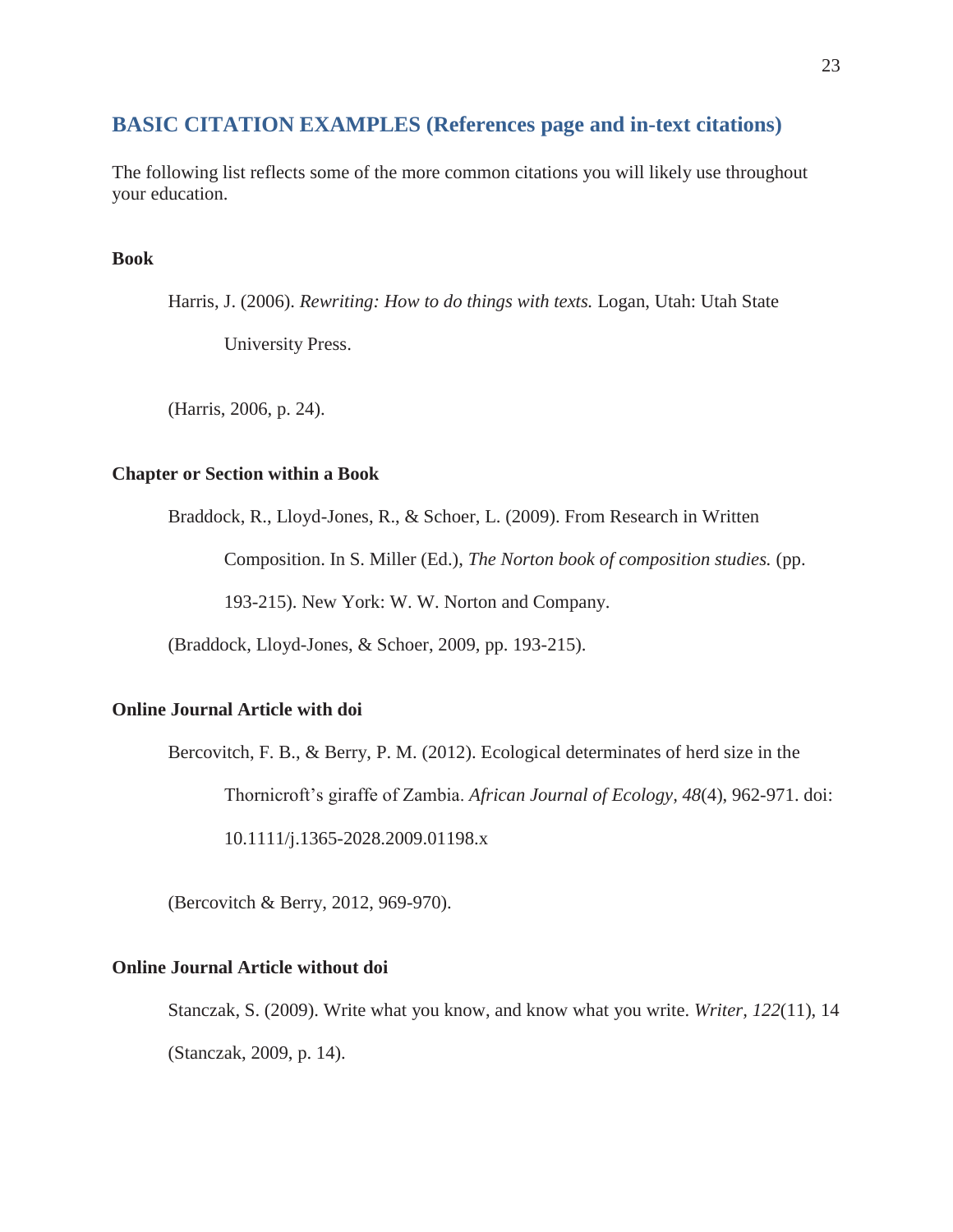#### **Corporate Author or Government Report**

 National Park Service, National Trails Intermountain Region. (2012). *About Challenge Cost Share FY 2012.* Retrieved from http://www.nps.gov/trte/parkmgmt/ upload/About-CCSP-FY12-SF\_SB.pdf

(National Park Service, 2012, para. 4).

#### **Motion Picture**

Mark, L. (Producer), & Van Sant. G. (Director). (2000). *Finding Forrester* [Motion picture]. United States of America: Columbia Pictures.

(Mark, 2000).

#### **Legal Case**

Missouri v. Cuffley, 927 F. Supp. 1248 (E.D. Mo 1996) (*Missouri v. Cuffley,* 1996).

#### **Website**

USA Today. (2012, June 06). Army to review mental health compensation. *American Psychological Association.* Retrieved from http://www.apa.org/news/psycport/ PsycPORTArticle.aspx?id=usatoday\_2012\_06\_06\_eng-usatoday\_news\_engusatoday\_news\_023107\_3675750032905271303.xml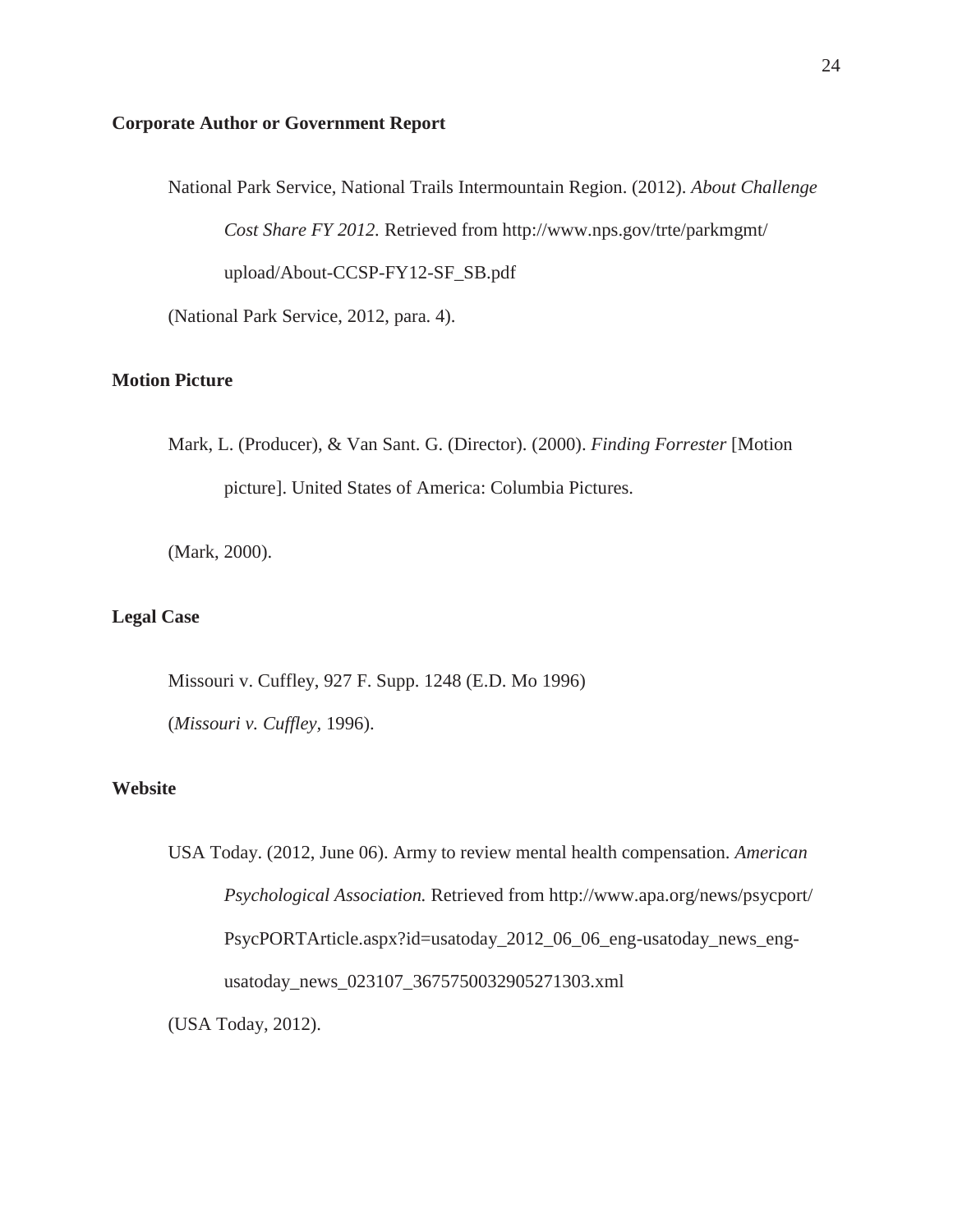#### **Blog**

Teicheira, D. (2012, April 26). 6 useful ways proofreading can save your research paper

[Web log post]. Retrieved from http://blog.grantham.edu/ blog/bid/124655/6-

Useful-Ways-Proofreading-Can-Save-Your-Research-Paper

(Teicheria, 2012)

**Ideas to Remember:** 

**● APA is the only approved documentation style at Grantham University** 

**● The EBSCOhost Database is the preferred research source for many Grantham classes ●Students should include in-text citations and a references page for outside sources used in a paper, journal, or other writing assignment. APA documentation in discussion forums is also highly encouraged in all courses and required in many. If you don't know how this works in your particular class, ask your instructor.** 

### *Citations in the EBSCOhost Database*

This guide will cover the basic citation styles you will see in EBSCO.

**EBSCO citation tool:** see the link under the Resources tab within the course.

**EBSCO errors**: Althought EBSCO has citation tools that you can use to create full sources citations, you will still need to check your citations against the guide below.

**Some known EBSCO errors are:** 

Ņ

- **Title or author's name in ALL-CAPS**
- **Titles with capitalization after the first word.**
- **Improper citations for six or more authors.**

If you spot these errors after using the EBSCO citation tool you will need to revise the citation in your paper.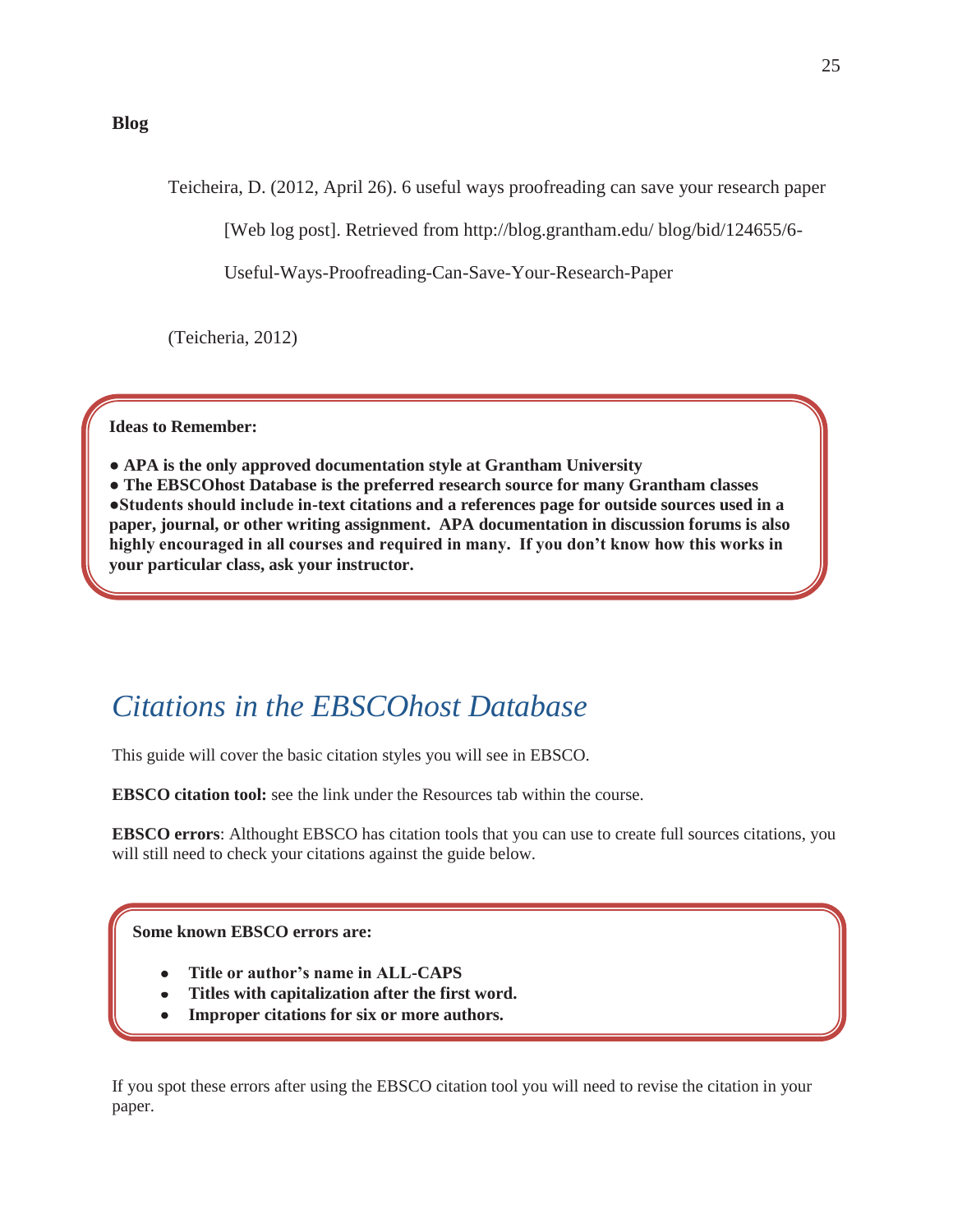#### **What is a doi?**

Because the URLs of web sites and other web-based/online resources we need to reference can often change as sites, databases, etc. reorganize/relocate their contents, it is important to provide your readers with a stable link to the online materials you cite. Some online content providers now provide an alphanumeric code, known as a DOI (an acronym standing for Digital Object Identifier). If a source you cite provides a DOI, you should include it in your citation instead of the URL, placing it in the space that would otherwise be occupied by the URL in the citation in question. However, if the content provider does not make a DOI available to you should reference the URL for site, database, etc. in question.

#### **In-Text Citation Examples**

| one author            | (Oates, 2010)                                                                                       |
|-----------------------|-----------------------------------------------------------------------------------------------------|
| two authors           | (Collette & Bradbury, 2009)                                                                         |
| three to five authors | First citation: (Martinez, Kock, & Cass, 2011); Subsequent Citations:<br>(Martinez et al., $2011$ ) |
| $six + authors$       | (Thäder-Voigt et al., 2011)                                                                         |
| no author             | (Federation of European Biochemical Societies, 1967)                                                |

#### **References Page Citation Examples**

| one author            | Oates, J. (2010). A widow's story. New Yorker, 86(40), 70-79.                                                                                                                                                                                                                           |
|-----------------------|-----------------------------------------------------------------------------------------------------------------------------------------------------------------------------------------------------------------------------------------------------------------------------------------|
| two authors           | Collette, C. P., & Bradbury, N. (2009). Time, measure, and value in<br>Chaucer's art and Chaucer's world. Chaucer Review, 43(4), 347-<br>350.                                                                                                                                           |
| three to five authors | Martinez, C., Kock, N., & Cass, J. (2011). Pain and pleasure in short<br>paper writing: Factors predicting university students' writing<br>anxiety and writing self-efficacy. Journal Of Adolescent &<br>Adult Literacy, 54(5), 351-360. doi:10.1598/JAAL.54.5.5                        |
| seven $+$ authors     | Kimbrell, T., Pyne, J. M., Kunik, M. E., Magruder, K. M., Petersen, N. J.,<br>Yu, H., & Qureshi, S.U. (2011). The impact of Purple Heart<br>commendation and PTSD on mortality rates in older veterans.<br>Depression & Anxiety (1091-4269), 28(12), 1086-1090.<br>doi:10.1002/da.20850 |
| no author             | Federation of European Biochemical Societies (1967). European Journal<br>of Biochemistry, $1(1)$ , 125-127.                                                                                                                                                                             |
| book                  | Lewis, C.S. (1964). The discarded image: An introduction to medieval<br>and renaissance literature. Cambridge: Cambridge University<br>Press.                                                                                                                                           |
| magazine / periodical | Oates, J. (2010). A widow's story. New Yorker, 86(40), 70-79.                                                                                                                                                                                                                           |
| newspaper             | Vega, T. (2011, March 17). Paper admits to plagiarism by reporter. New<br>York Times. p. A3.                                                                                                                                                                                            |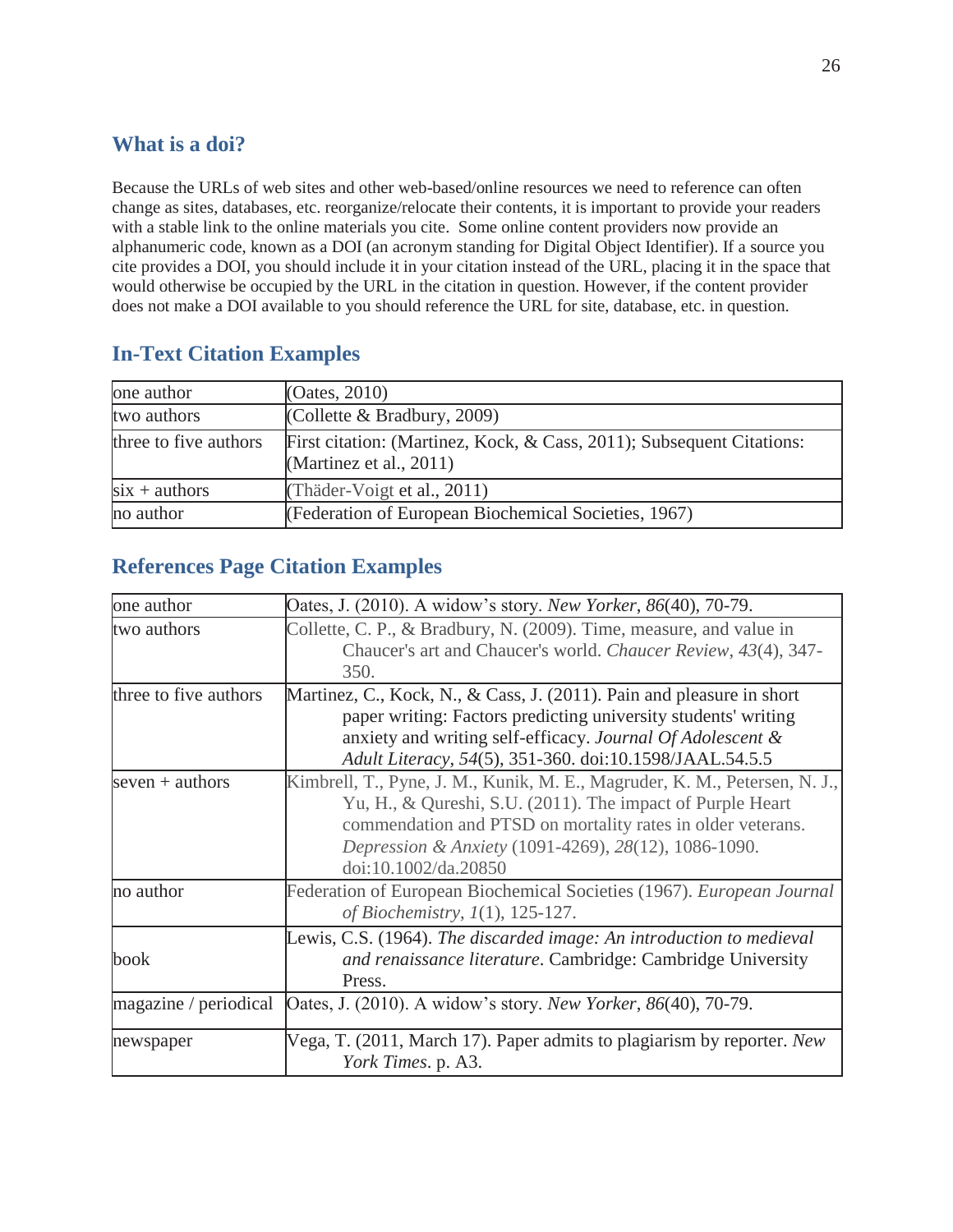#### **Attributive Tags / Signal Phrases**

In order to help introduce our sources, it is always best to introduce quoted, paraphrased, or summarized material with an attributive tag (also known as a signal phrase). An attributive tag is simply an introduction of the author and/or his or her work.

For instance, we could say:

"All ducks like pickles" (Wheelhouse, 2007, p. 27).

But our words would sound more credible were we to say:

According to Arthur Wheelhouse (2007), "All ducks like pickles" (p. 27).

If we can find the authors credentials, we can make this even better (we refer to this as "qualifying the source"):

According to Pulitzer Prize winning author and naturalist Arthur Wheelhouse (2007), "All ducks like pickles" (p. 27).

Now we pay attention. There must be something to that duck and pickle connection. After all, if an award-winning author is talking about it, it must be important, right?

The attribute tag can be used to lend credibility to your quoted source. Therefore, if the goal of your paper is to argue about a hot political topic, you would want to point out that the author of the quote you are about to use is a political science professor. If you are discussing a children's health topic you would want to note that your quotation is from a pediatrician. Always look at the fine print that follows your article and check the author's credentials so you can use them to your advantage in an argument or claim.

Another goal of the attributive tag is to help readers identify the author of the quotation as they read it. They will then be able to locate the full source citation in your references, and if interested, they will have the information they need to find the full text by that particular author.

#### **Basic Formula for Integrating Quotations**

Patrick Star (2012) declared, "..." author's full name  $+$  year  $+$  attributive tag

If we qualify our source, we might say:

Marine life expert Patrick Star (2012) stated, "..."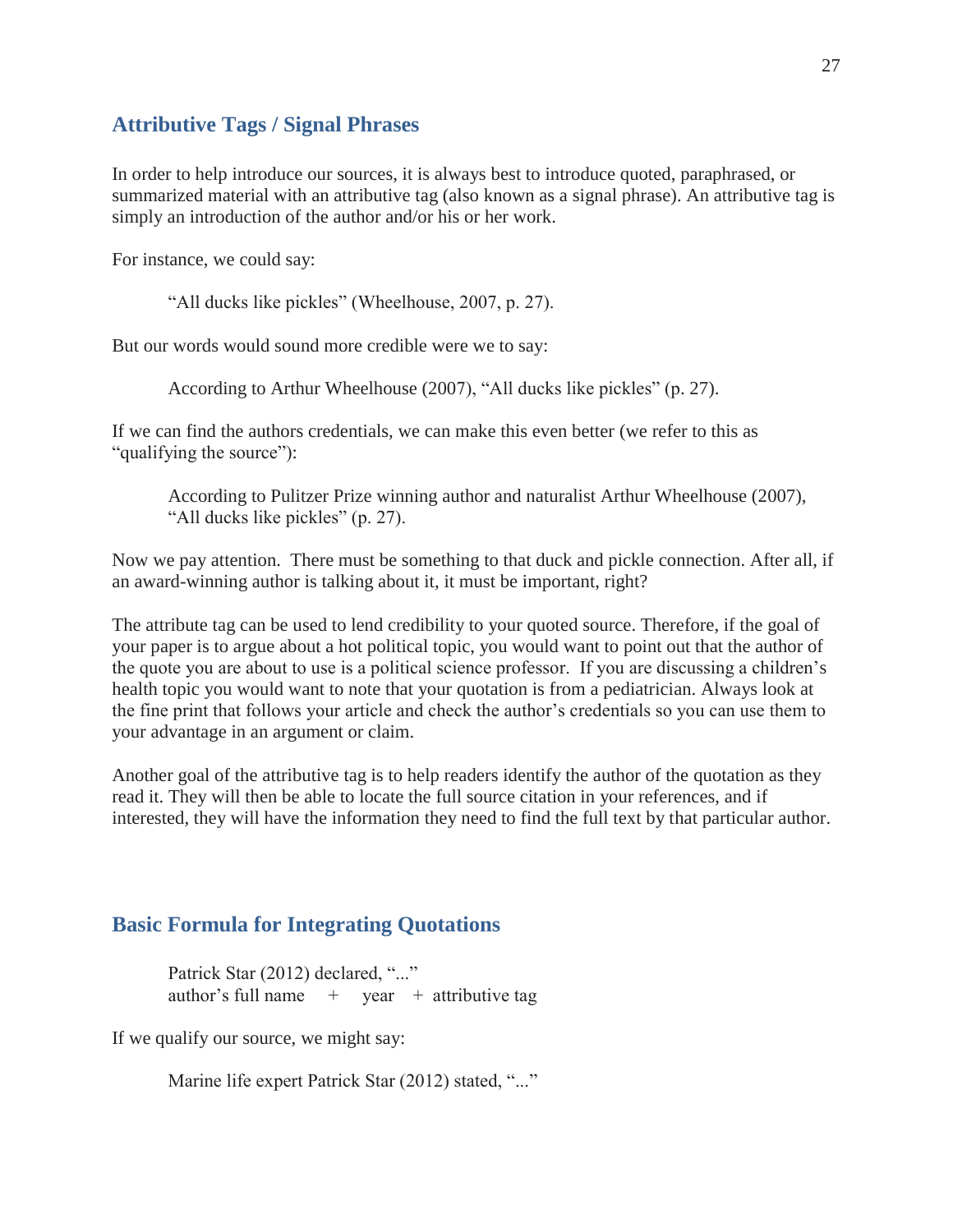If we have already used a quotation from the same author, we only use his or her last name:

Star claimed, "..."

Though we may feel a real connection to our sources, we are never on a first-name basis with them. We can never say, "Patrick claims . . .;" we have to say, "Star claims . . . ."

It should be noted that attributive tags are not always at the beginning of a quotation. Sometimes we need to mix things up.

#### **Beginning of Sentence:**

In his 2008 article "Fat Toddlers" Ronald Fry suggests that "There are too many fat toddlers these days! Parents need to cut back on the amount of sugary snacks and processed food that they feed their children" (p. 9).

#### **Middle of Sentence:**

There are too many fat toddlers these days!" exclaims Ronald Fry in his 2008 article, "Fat Toddlers" "Parents need to cut back on the amount of sugary snacks and processed food that they feed their children" (p. 9).

#### **End of Sentence:**

"There are too many fat toddlers these days! Parents need to cut back on the amount of sugary snacks and processed food that they feed their children" suggests Ronald Fry in his 2008 article, "Fat Toddlers" (p. 9).

#### **Common Attributive Verbs**

The following list contains verbs commonly used in signal phrases:

| points out |
|------------|
| presents   |
| proposes   |
| disputes   |
| reports    |
| states     |
| suggests   |
| writes     |
|            |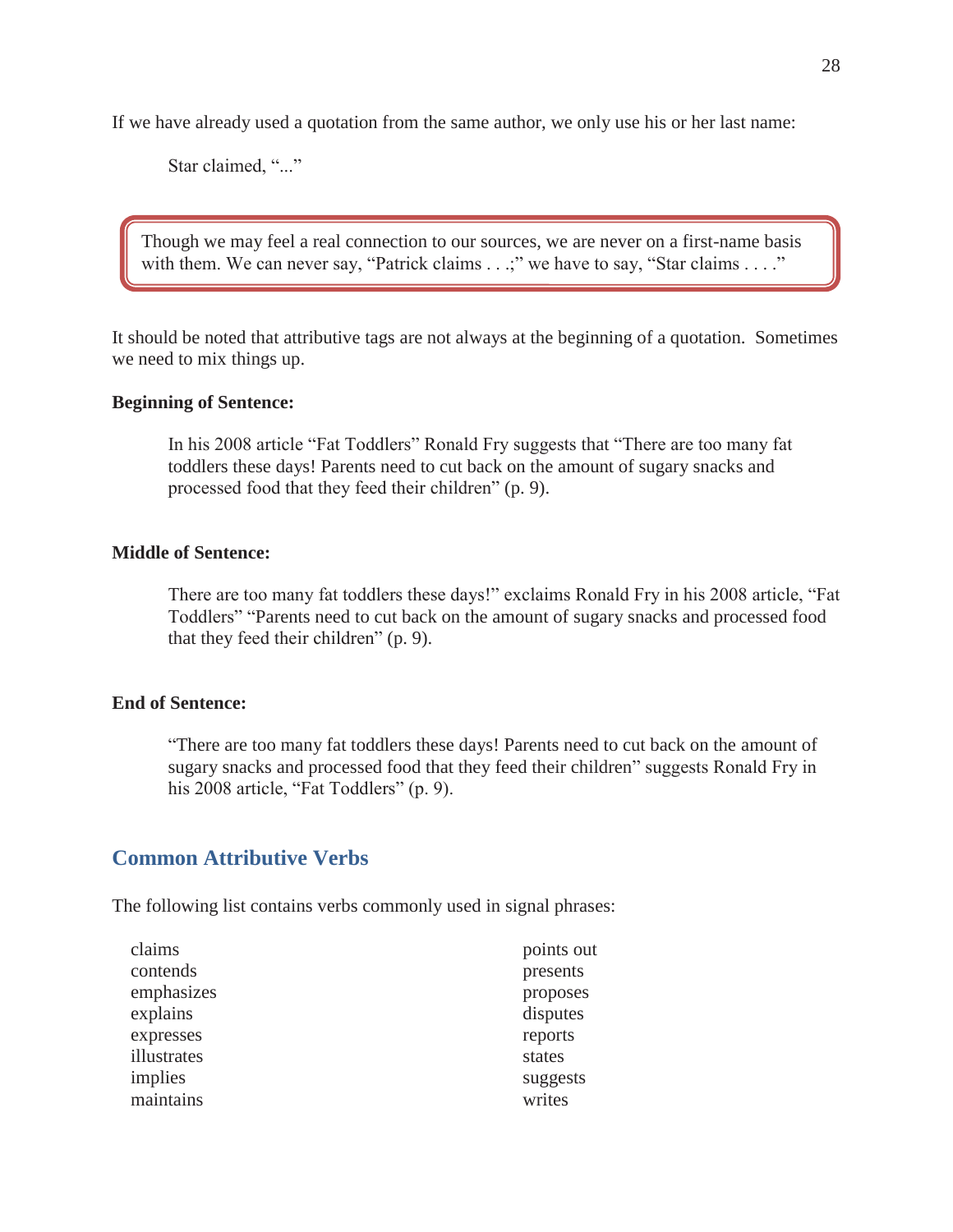#### **Block Quotations**

In APA style, if you use a quotation that is 40 words or longer, you must format your quotation according to the following rules:

- 1 Like all other text in the paper, block quotations are double-spaced
- 2. Block quotations are set apart from the rest of the text as if they are their own paragraph
- 3. All lines in block quotations should be indented  $\frac{1}{2}$  inch (one tab) from the left margin (the first line should not be further indented)
- 4. Citations should not be included in the end punctuation
- 5. Quotation marks should be removed

#### For example:

In response to Howard Faulkner's book (2000), The Rules of the Game: An Introductory English Grammar, Timothy P. Goss (2012), an English instructor at Grantham University and author of several guides to writing offers the following explanation:

What Faulkner is saying is that, though the English language will eventually accept today's colloquialisms (common language) in formal settings, and while trends in grammar are changing, a poor mastery of current grammar practices causes the speaker to appear socially unrefined, and the misuse of language limits the power of what the speaker is attempting to communicate. Even more importantly for most of us, the misuse of current grammar rules can directly affect the size of one's wallet. (p. 2).

If Goss is correct in his interpretations of Faulkner's work, it would seem communicating effectively is much more important than, how many imagine it to be, merely pleasing one's

English teacher and the occasional "grammar geek."

(Goss, 2012)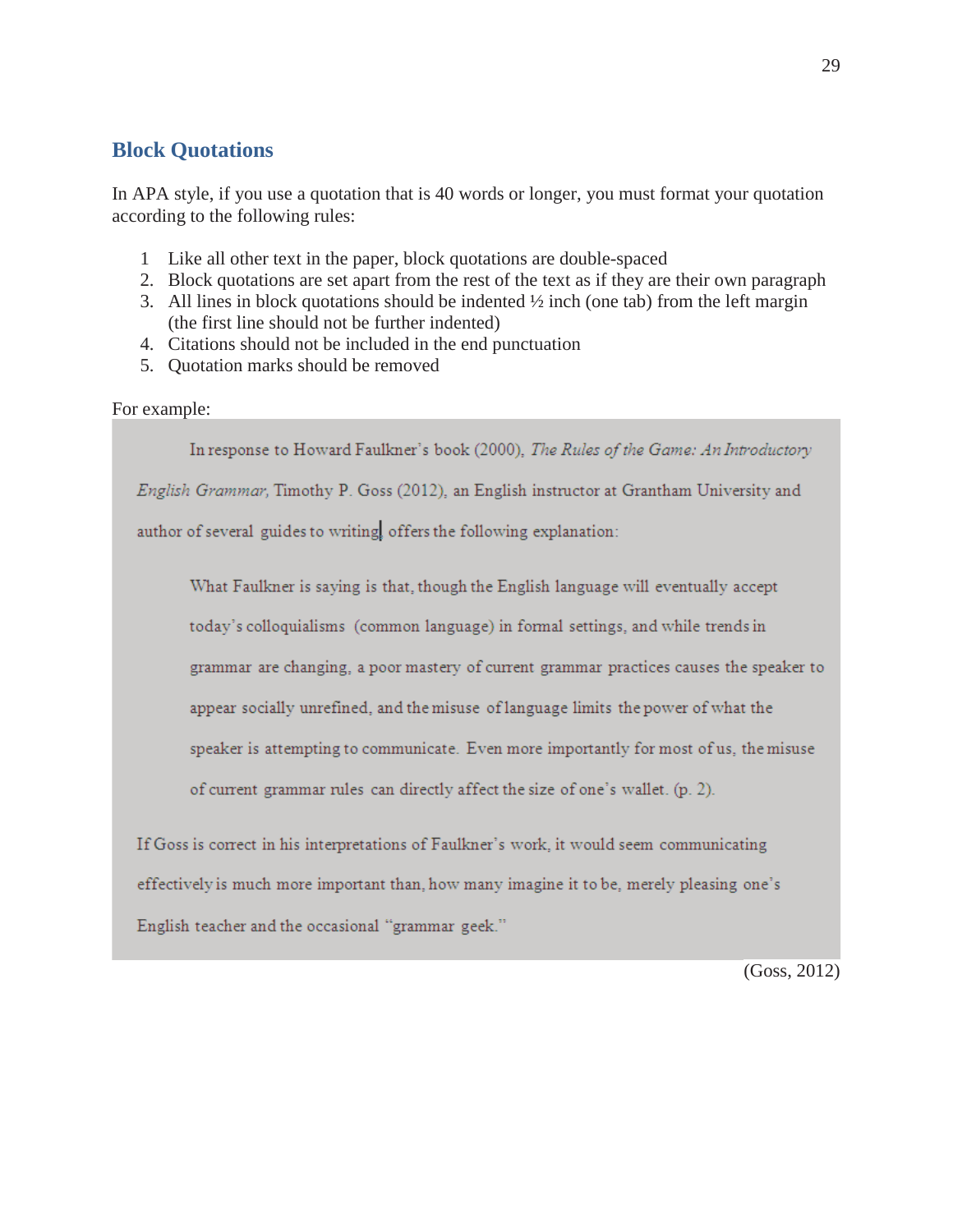#### References

Goss, T. P. (2012). *A case for clarity*. Unpublished Manuscript.

© Grantham University 2012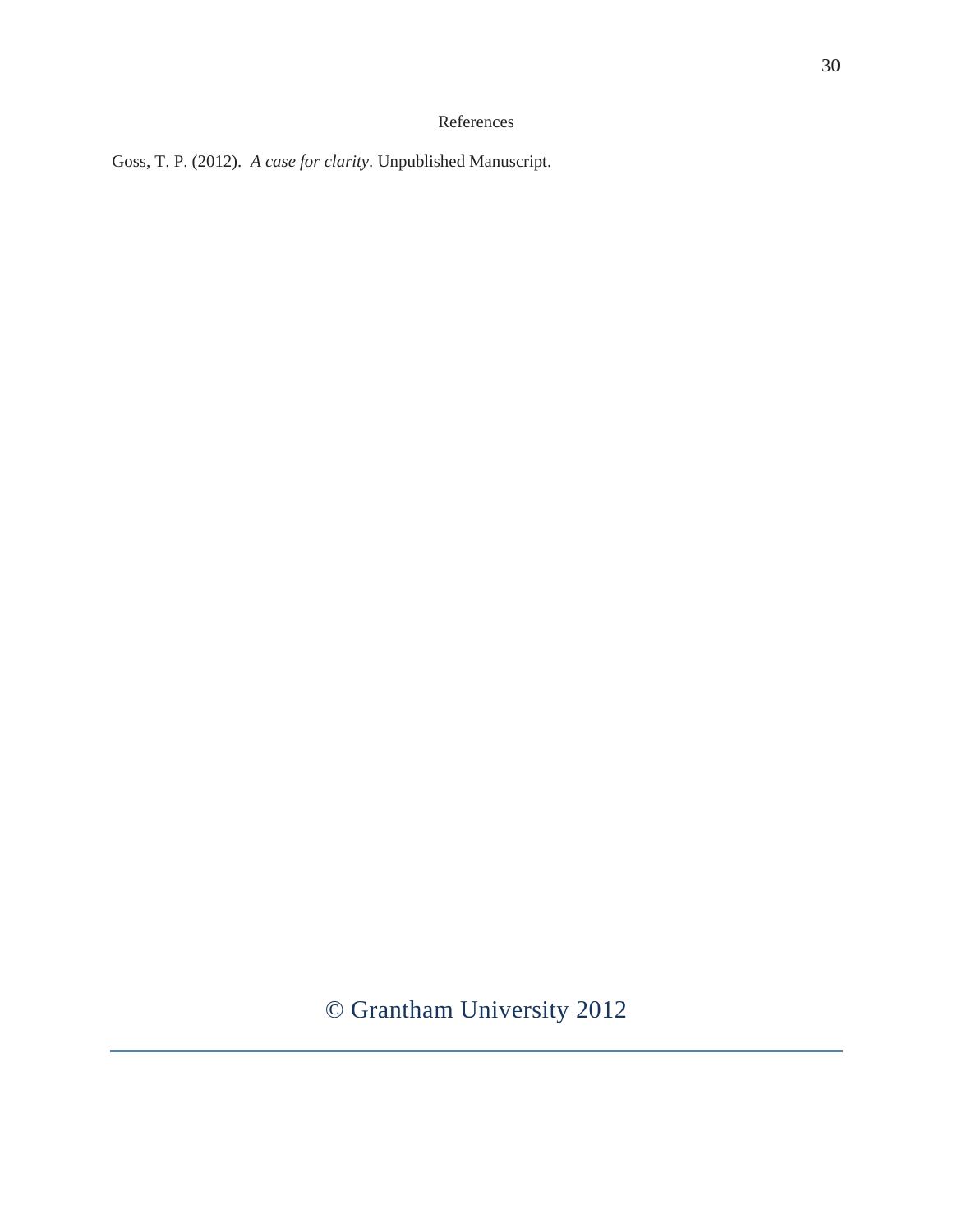## Writing & Documenting in APA *A Concise Guide for GU Students*

*Part Four: Proofreading; APA & the Internet* 



Tanya A. Klatt, MA; Timothy P. Goss, MA; and Alexander V. Ames, Ph.D

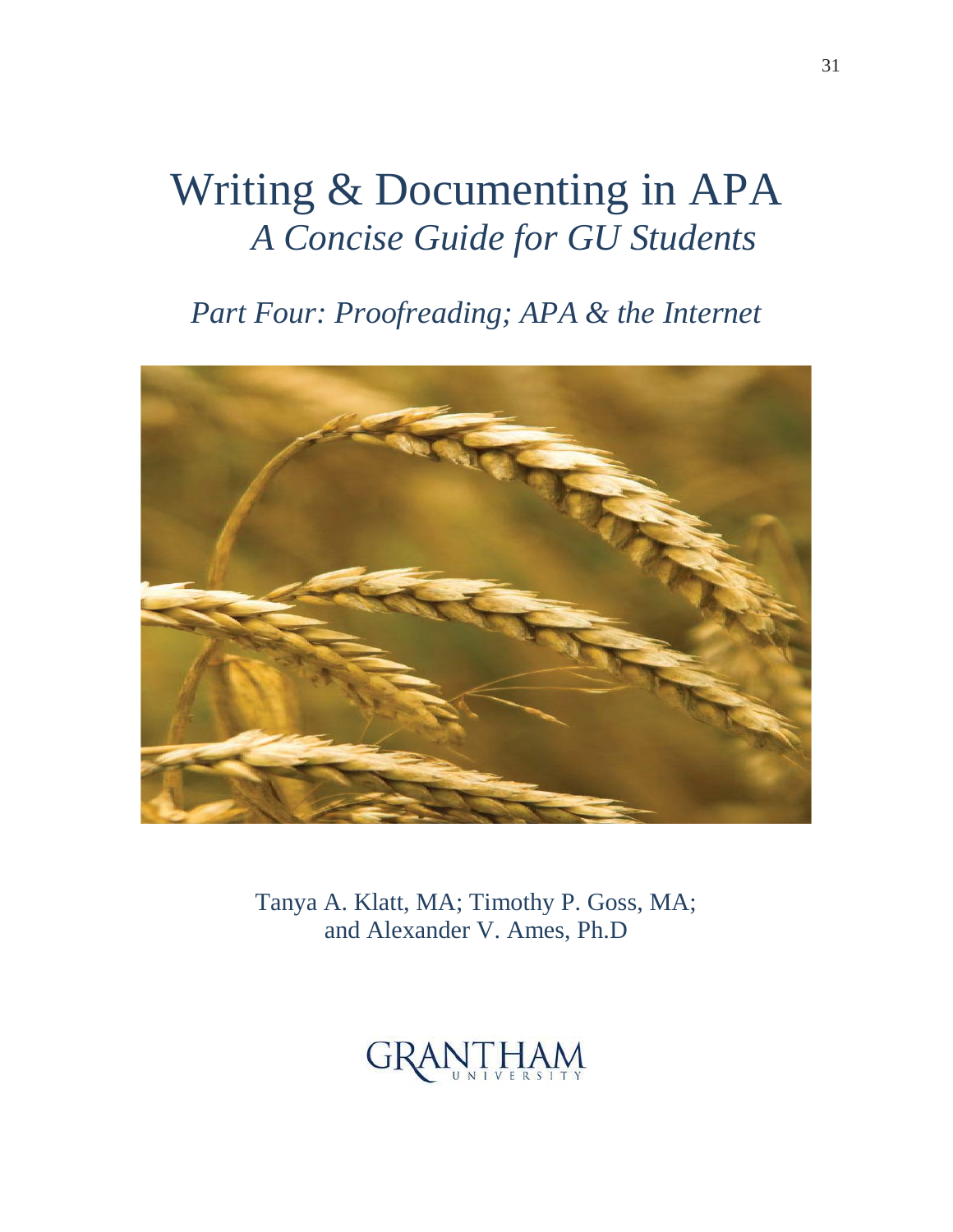## *Proofreading for APA style*

As we move into the final stage of this writing project, it might be a good idea to go back and review the entire APA guide to ensure that you have all of the pieces in place for this final step. Throughout this tutorial, we will discuss some of the key areas you need to look at when proofreading to make sure your paper meets APA standards.

### Checking your Work

This checklist should be used to ensure that your papers and documents are in proper APA style.

#### **Formatting:**

- Font used is 12 pt Times New Roman.
- One inch margins on all sides.
- Running head is the title of your paper (up to 50 characters; no longer than five words).
- Running head (abbreviated title) is flush left and in ALL-CAPS.
- Page number is top, flush right, starting on the title page

#### **In-text Citations:**

- **●** Do you provide appropriate in-text (i.e. parenthetical) citations for all uses of external source material?
- Do those in-text (i.e. parenthetical) citations include all of the necessary information (e.g. author name(s), dates)?
- **●** Do those in-text (i.e. parenthetical) citations precede the final punctuation of the sentences in which they appear?

#### **Reference Page:**

**●** Is your References page separated from the last page of your paper with a page-break? It is important that your References page begin at the top of a new page immediately following the last page of the text of your essay, report, paper, etc. So, you need to insert a page-break (e.g. see the "insert" menu if using Microsoft Word) after the last line of the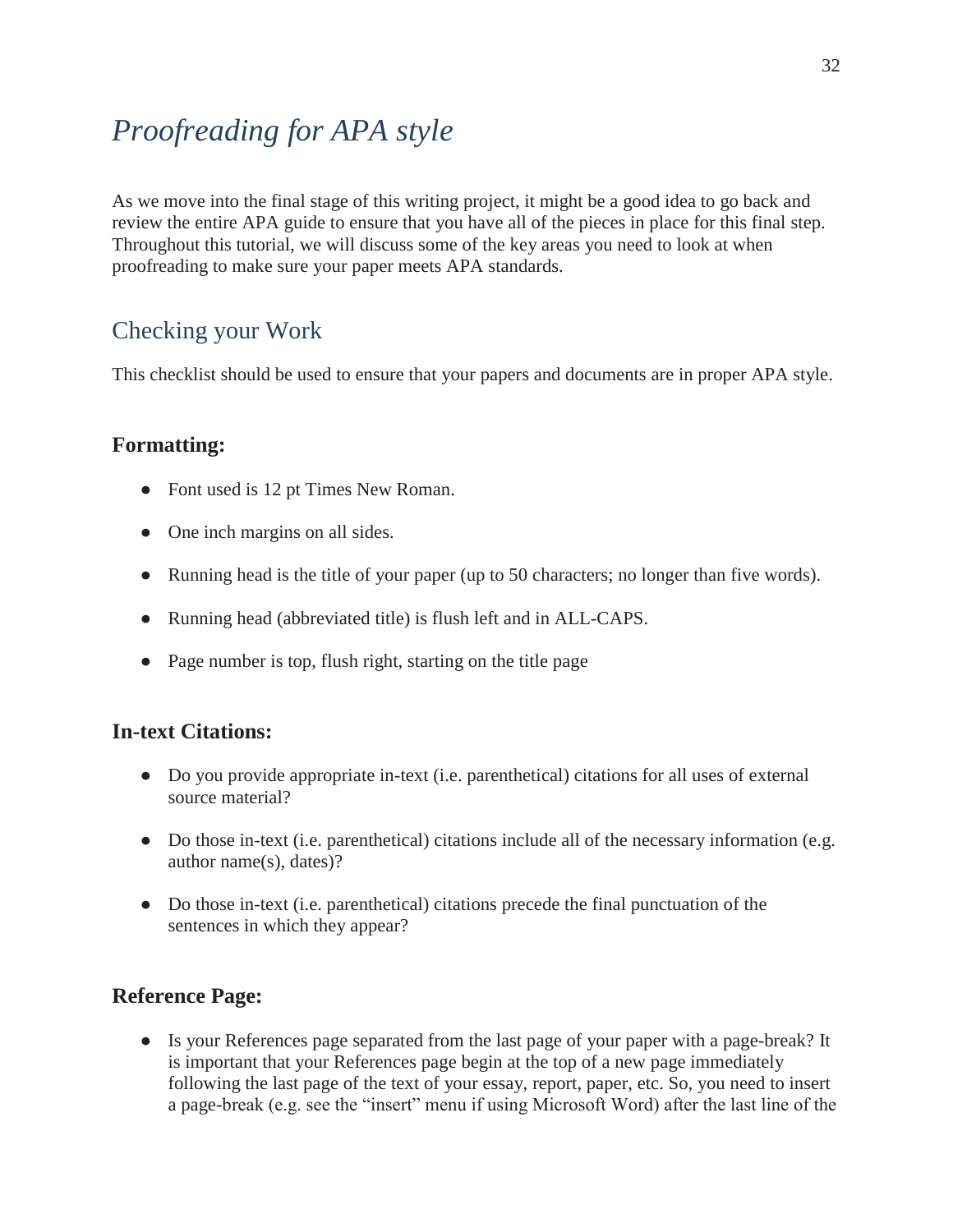text of your paper, rather than using the Return/Enter key, to ensure that your list of References begins at the top of the following page.

- **●** Is your References page formatted according to the guidelines outlined above (e.g. is the title References centered)?
- Are lines following the first line in each entry, indented appropriately? Hint: the way to  $\bullet$ ensure proper indentation is by setting/changing the hanging indent within your document, rather than by using space or tab key.

#### Did the So every word, Did you use a **Check it for** Your essay is assignment source to help every idea, and Yes written; now plagiarism, of riteria ask that every thought you write your course! what? vou use is your own? essay? .<br>sources? kes **AVOIDING** P Go back and L This would add in your mean source(s). A plagiarism Greatjob!<br>Senditin. G Did you paraphrase or rewrite information you gathered from a source, use the words of others in your essay, or refer to the I Did the work or ideas of others in your essay? assignment criteria ask that A you use Did you insert sources? quotation Yes R marks around or set apart all borrowed I words? This would S Did you cite mean Is 20% or more your source(s) plagiarism. of your essay according to M made up of APA standards, quotations or both in the text borrowed Even if you cite and in a **FLOW** material? perfectly, this References Yes Yes **CHART** would mean page? plagiarism. © Grantham University 2012

#### **Remember to Check Your Paper for Possible Plagiarism:**

(Komm, 2012)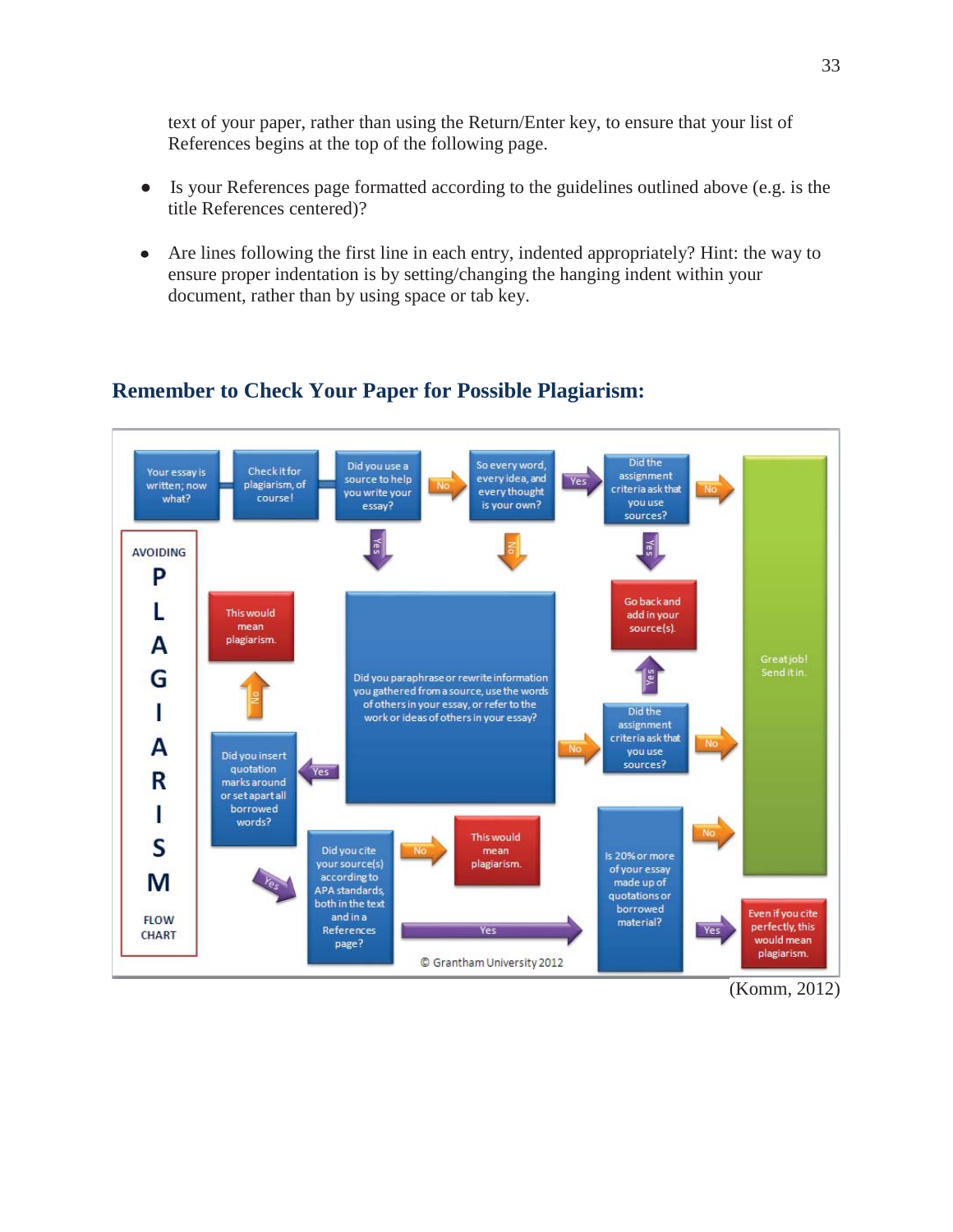## *APA and the Internet*

**Terms to Know:** If you are unfamiliar with these terms please review them in the Glossary.

database online library search engine credible sources paper mill message boards

In many of your classes at Grantham, you will be expected to use the EBSCO library database for your research paper and any other formal papers. Many students will often say, "I prefer to use Google for my research." While Google is a fantastic Internet search engine, it is not a library database. Google will lead you to everything that is out there on the web and while some of the search results are credible, many are not. Google Books and Google Scholar can be more useful to academic researchers, but they do not provide academic research with as many full-text resources as does the University's official free library research databsase, EBSCO, which is a collection of scholarly journals, newspapers, and documents that a person might find in an onground university library.

With that being said, indiscussions and in your journal, you might find that you want to use a source from the Internet. Perhaps you want to share an idea you found at a particular website or you want to talk about a YouTube Video. This chapter will help you decide which sources to use and which sources to avoid.

#### **Characteristics of a Credible Website**

- Identifiable: the site and its content can be positively attributed to a recognizable publication (e.g. scholarly journal, research database, major newspaper) or institution (e.g. local, county, state, or federal government agencies); can be attributed to an author or group of authors (preferable but not essential).
- Impartial: while complete impartiality is, perhaps, unattainable, it is important that those sites you reference in support of your arguments demonstrate as little bias as possible relative to the question(s) at issue you address in your argument(s).
- Substantiated: include primary source data and/or appropriately formatted citations of  $\bullet$ relevant primary source material verifiable citations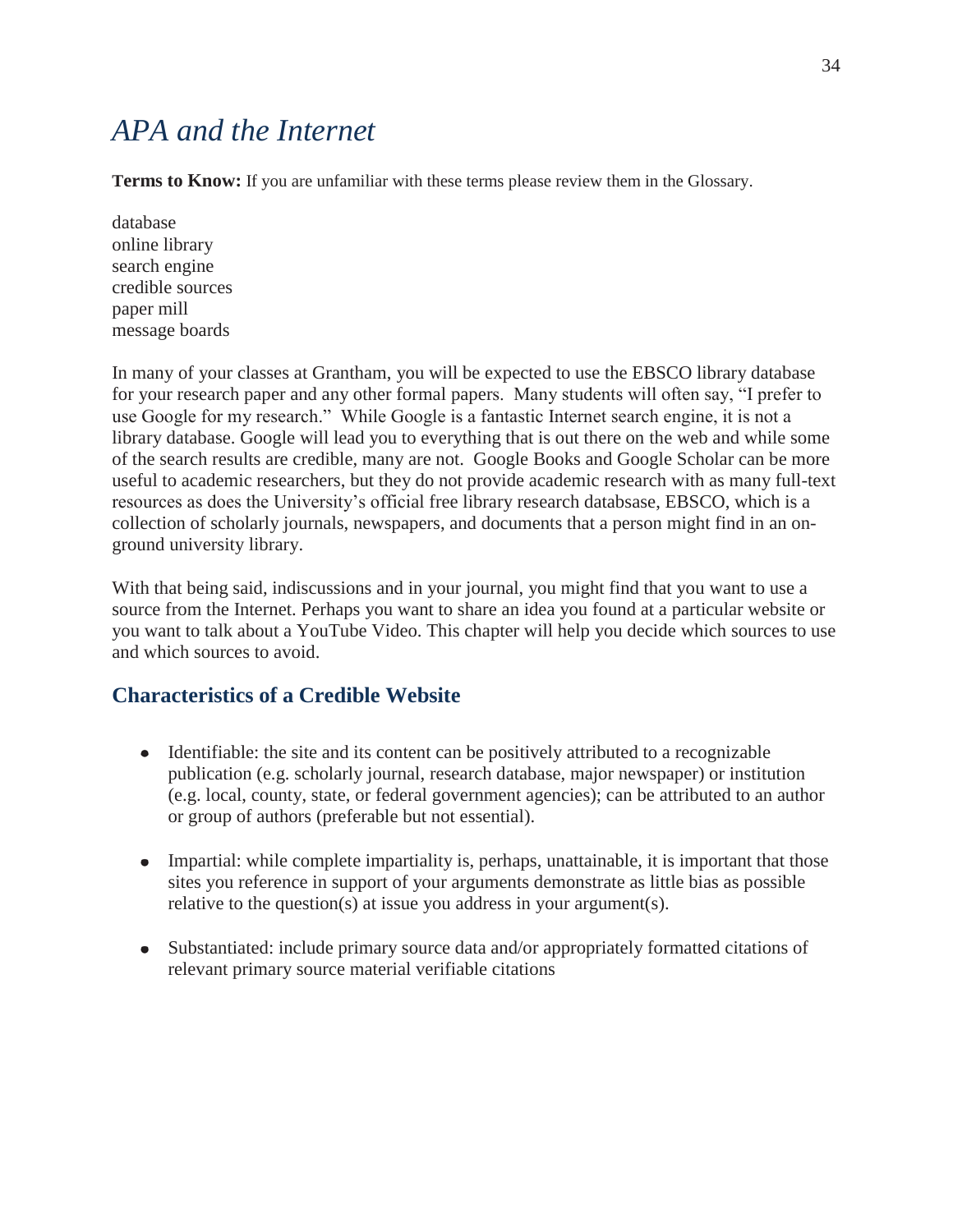|                       | <b>Online Libraries:</b> EBSCO, Internet Public Library                                                                                                                                                                                                                                                                                                                                                                            |
|-----------------------|------------------------------------------------------------------------------------------------------------------------------------------------------------------------------------------------------------------------------------------------------------------------------------------------------------------------------------------------------------------------------------------------------------------------------------|
| <b>Credible Sites</b> |                                                                                                                                                                                                                                                                                                                                                                                                                                    |
|                       | .edu: Grantham University, Purdue Owl, Harvard University, etc.                                                                                                                                                                                                                                                                                                                                                                    |
|                       | Newsources & Newspapers: CNN, NPR, New York Times, Chicago Tribune, etc.                                                                                                                                                                                                                                                                                                                                                           |
|                       | .gov: Department of Alcohol, Tobacco, and Firearms; United States Department of<br>Agriculture; Federal Student Aid Information Center, etc.                                                                                                                                                                                                                                                                                       |
|                       | online periodicals: New Yorker, Time, U.S. News, etc.                                                                                                                                                                                                                                                                                                                                                                              |
| <b>Use with</b>       | Professional blogs: Even the most credible of these should never be used as a                                                                                                                                                                                                                                                                                                                                                      |
|                       | primary source. Even as a secondary source, it is important to vet the authors of                                                                                                                                                                                                                                                                                                                                                  |
| <b>Extreme</b>        | such blogs for their credibility concerning the topic in question.                                                                                                                                                                                                                                                                                                                                                                 |
| <b>Caution</b>        | .orgs - avoid political, controversial, or overtly biased organizations.                                                                                                                                                                                                                                                                                                                                                           |
|                       | Wikipedia: this very popular, collaborative, online encyclopedia is a great tool<br>for acquainting oneself with a wide variety of topics, but, like other encyclopedias,<br>(e.g. Encyclopedia Britainica) it is a reference work offering cursory information that<br>is not peer-reviewed. Wikipedia cannot be considered a repository of scholarly work<br>and should therefore never be used as a source in academic writing. |
|                       | About.com: similar to Wikipedia in that it is not vetted. Articles are written by paid<br>contributors. Reliability is questionable.                                                                                                                                                                                                                                                                                               |
|                       | YouTube: as with Wikipedia, YouTube is not a vetted academic source of<br>information. In a rare video or two, there may be scholars discussing scholarly<br>things, but unless you vet the author and the venue, it's best to avoid this as a source.                                                                                                                                                                             |
| <b>Avoid</b>          | Papermills: consultation of such sites likely constitutes plagiarism.                                                                                                                                                                                                                                                                                                                                                              |
|                       | Tutoring sites: you run the risk of committing an act of academic dishonesty (e.g.<br>plagiarism) by consulting such sites.                                                                                                                                                                                                                                                                                                        |
|                       | Personal blogs and websites: bloggers and cyber-authors who lack certifiable<br>credibility on specific topics lack the ability to substantiate your arguments and, thus,<br>should be avoided.                                                                                                                                                                                                                                    |
|                       | Q&A sites (e.g. Ask.com, Yahoo Answers): these are watered-down versions of<br>About.com at best and should, thus, be avoided as they do your arguments no credit<br>whatsoever.                                                                                                                                                                                                                                                   |
|                       | Online Chatroom/Discussion Board messages: chatrooms and discussion forums<br>are useful ways to communicate with others interested/invested in particular topics<br>(e.g. your classmates within the Cybercafe and the other course-based Discussion<br>Forums). But, messages posted online are not sources of research on which you can<br>rely in substantiating your arguments.                                               |
|                       | Freelance article sites (e.g. Helium, Associated Content): these lack sufficient<br>credibility to support your own arguments.                                                                                                                                                                                                                                                                                                     |